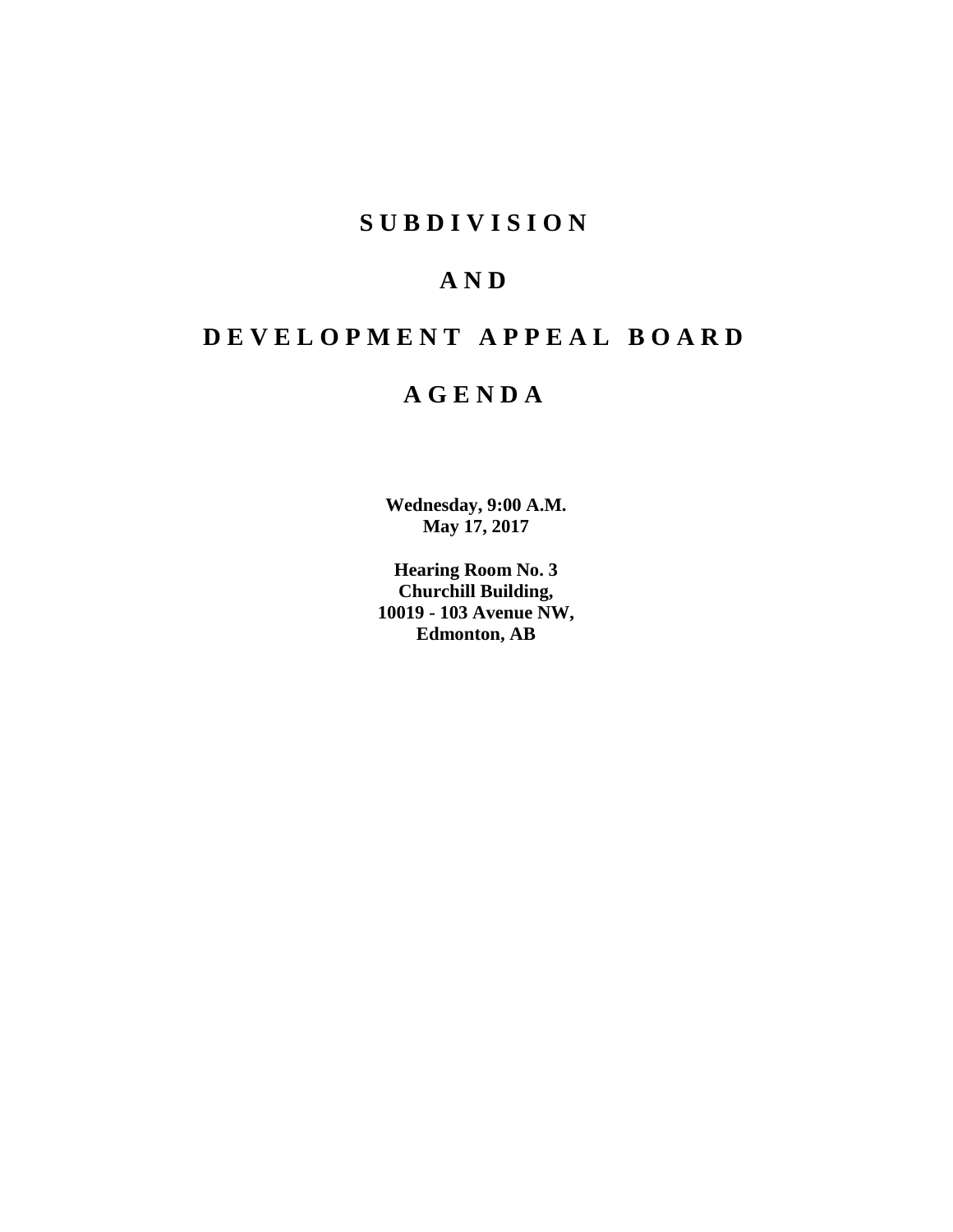# **SUBDIVISION AND DEVELOPMENT APPEAL BOARD HEARING ROOM NO. 3**

|              | 9:00 A.M.  | SDAB-D-17-087 |                                                                                                                                                                                                                                             |
|--------------|------------|---------------|---------------------------------------------------------------------------------------------------------------------------------------------------------------------------------------------------------------------------------------------|
|              |            |               | To construct a two-Storey Accessory building<br>(main floor Garage 8.83 metres by 6.85 metres,<br>second floor Garage Suite 9.44 metres by 7.16<br>metres), and to demolish an existing Accessory<br>Building (rear detached Garage)        |
|              |            |               | 10756 - 84 Avenue NW<br>Project No.: 242695476-001                                                                                                                                                                                          |
|              |            |               |                                                                                                                                                                                                                                             |
| $\mathbf{I}$ | 10:30 A.M. | SDAB-D-17-088 |                                                                                                                                                                                                                                             |
|              |            |               | To construct a Single Detached House with a<br>front veranda, attached Garage, Rooftop<br>Terrace, rear uncovered deck 3.36 metres by<br>3.05 metres, fireplace and a Basement<br>Development (NOT to be used as an additional<br>Dwelling) |
|              |            |               | 10044 - 90 Avenue NW<br>Project No.: 240201553-001                                                                                                                                                                                          |
|              | NOTE:      |               | Unless otherwise stated, all references to "Section numbers" refer to<br>the authority under the Edmonton Zoning Bylaw 12800.                                                                                                               |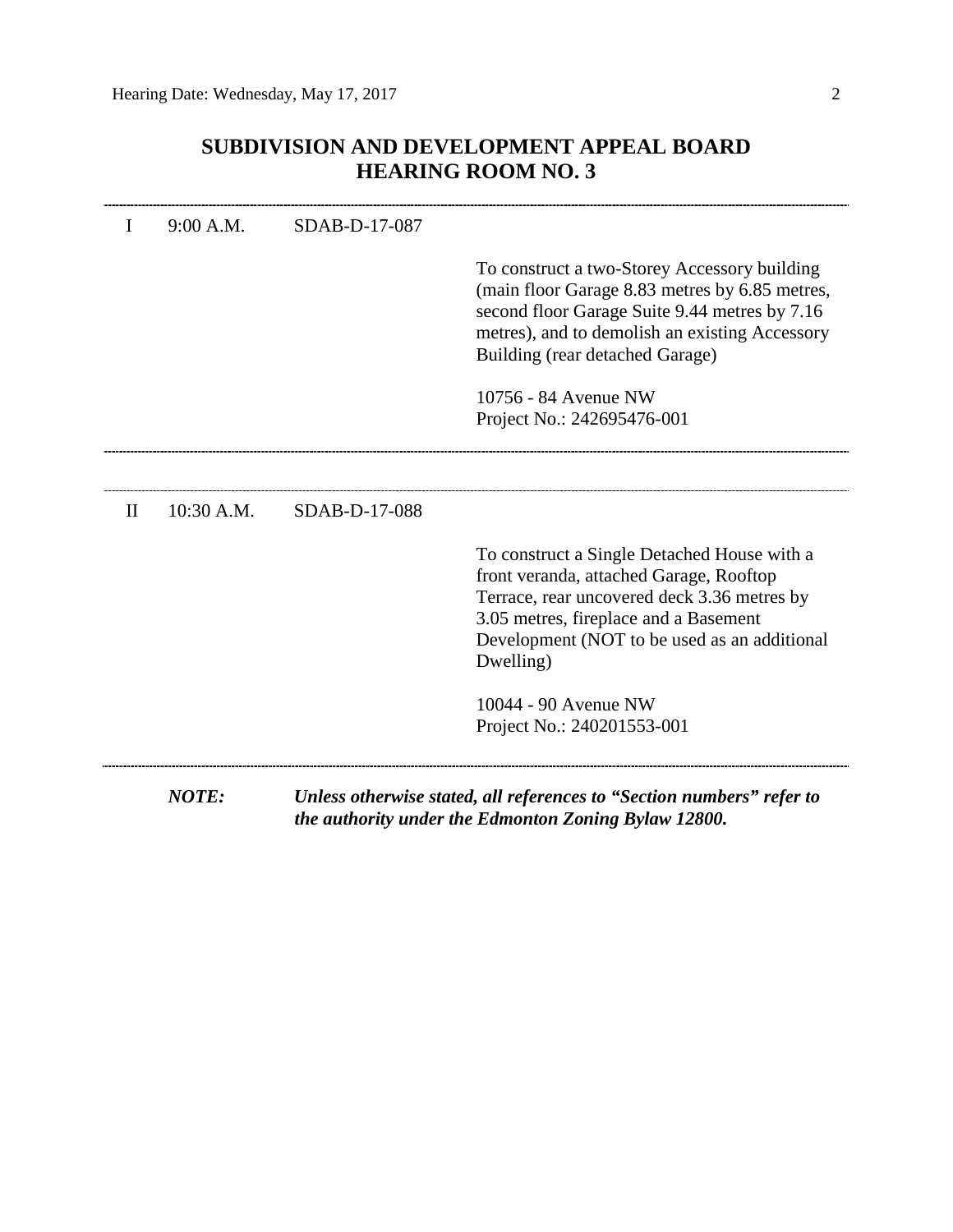#### **ITEM I: 9:00 A.M. FILE: SDAB-D-17-087**

## AN APPEAL FROM THE DECISION OF THE DEVELOPMENT OFFICER

APPELLANT:

APPLICATION NO.: 242695476-001

APPLICATION TO: Construct a two-Storey Accessory building (main floor Garage 8.83 metres by 6.85 metres, second floor Garage Suite 9.44 metres by 7.16 metres), and to demolish an existing Accessory Building (rear detached Garage)

| <b>DECISION OF THE</b><br>DEVELOPMENT AUTHORITY:     | Refused                                 |
|------------------------------------------------------|-----------------------------------------|
| <b>DECISION DATE:</b>                                | April 18, 2017                          |
| <b>DATE OF APPEAL:</b>                               | April 19, 2017                          |
| <b>MUNICIPAL DESCRIPTION</b><br>OF SUBJECT PROPERTY: | 10756 - 84 Avenue NW                    |
| <b>LEGAL DESCRIPTION:</b>                            | Plan RN4A Blk 134 Lot 17                |
| ZONE:                                                | RA7-Low Rise Apartment Zone             |
| <b>OVERLAY:</b>                                      | Medium Scale Residential Infill Overlay |
| <b>STATUTORY PLAN:</b>                               | Garneau Area Redevelopment Plan         |

*Grounds for Appeal*

The Appellant provided the following reasons for appealing the decision of the Development Authority:

> We typically work with the Development Officer to resolve any variances however due to the height restriction bylaw for low slope roof, the Development Officer had no choice but to issue an automatic refusal on the development permit. In addition, we attended a garage suite seminar on April 12 and the Senior City Bylaw Planner are proposing changes to ALL of these refused/variance items so by the time a building permit is issued, these items may not be a concern anymore.

> 1) **Garage Suite Flat Roof Heights (Item #1 and 2 on the refused permit**): Height restriction for flat roof is an item that the City Bylaw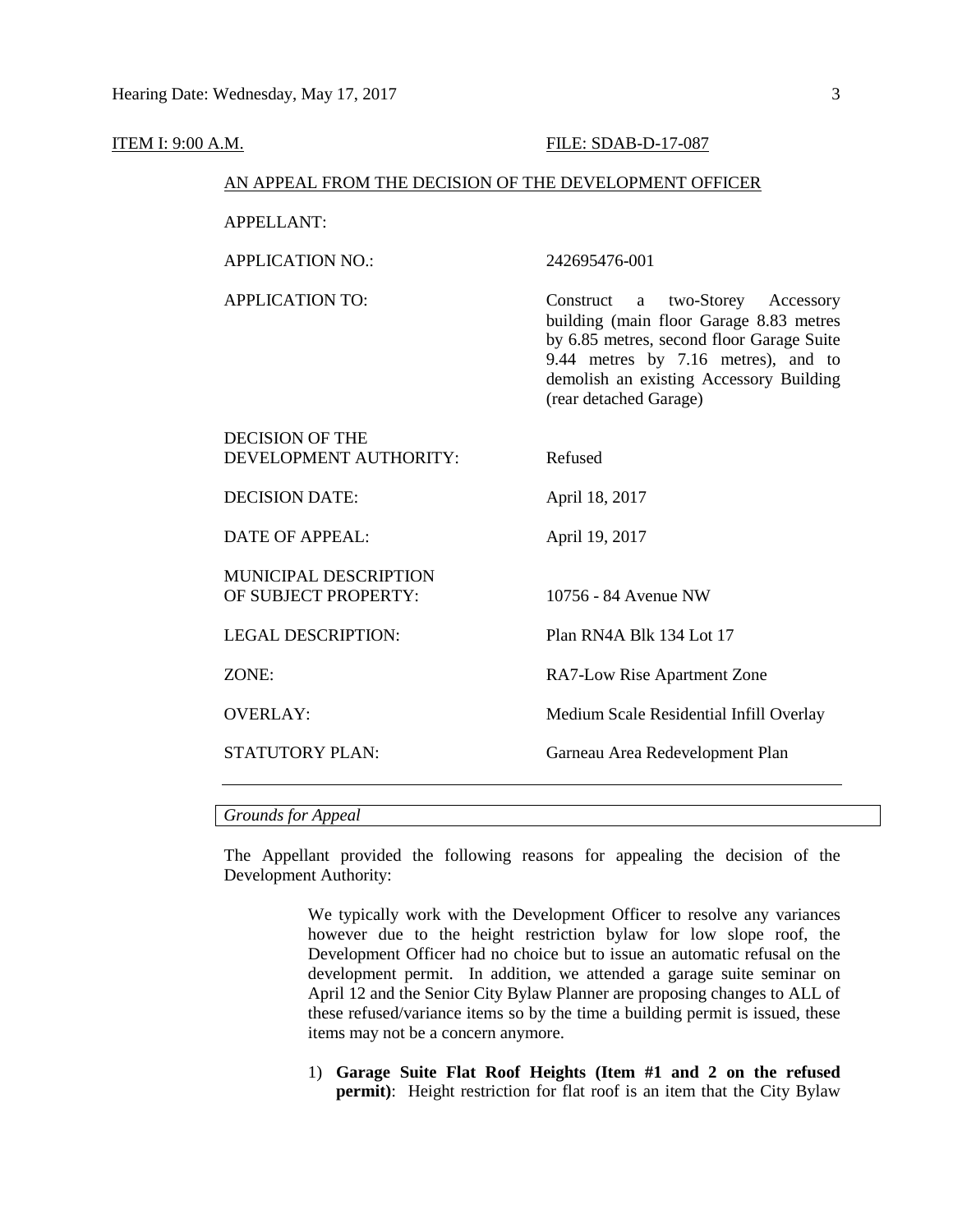representatives are proposing to change to 6.2 metres in May of 2017, however, at the time of application, Bylaws 52 and 87 stipulate that the height of a flat roof structure is 5.5 metres and 6.5 metres for a pitched roof. Comparing similar conditions in both scenarios, this would mean that the ceiling height on the second floor of a flat roof structure would approximately be around 7 feet with an 8 foot garage main floor height compared to more than 8 feet second floor with a 9 foot garage height for a pitched roof. Although the seven foot ceiling requirement for a flat roof meets code, a 6 foot individual's heard will almost touch the ceilings and will limit the ability to maneuver. In addition, the space may feel cramped, congested and small or lack of space.

With the comparison and potential issues, it seems that there is an unfair height allowance for flat roof designs compared with traditional pitched roofs greater than 4/12. The variance we are asking for is 18 inches which makes the overall height to be 5.95 metres (19 feet, 6 inches overall) in lieu of 5.5 metres. We believe this height increase of 0.45 metres (1.5 feet) is nominal and would allow a 9 feet garage ceiling height for an 8 foot door with header and a standard 8 foot second floor ceiling height. Furthermore, the property is adjacent to two three storey flat roof apartments which are substantially higher so therefore there should not be a concern on height. Please note that this is a similar appeal to various flat roof projects around the Edmonton area. One example is Project No. 182147071-011 (9134 – 117 Street).

- 2) **15% Garage Footprint Lot Coverage in lieu of 12%**: Originally we had proposed a 2% increase to 14%, however, with the cantilever spaces and to prevent the design from looking like a square box, an extra 1% is required. With the 15% garage coverage and 19.9% house coverage, the total site coverage is 34.9%, which means, we are still **well below** the 40% combined lot coverage requirements. In addition, the City is looking at 3 options on increasing the overall lot coverage in May.
- 3) **Parking Requirements 3 down to 2**: The City is also proposing a reduction in parking requirements. This is from 3 to 2 and in cases where there is a major transit road or LRT station it would be reduced down to 1. As for this proposal, the reasons for the request of this variance are: i) Property is located on a major transit route (buses) and the University LRT station; ii) The property is a major rental hub for a post-secondary school (University of Alberta) students whom the suite is built for will most likely walk to campus in lieu of driving; iii) Encourages flexible use of spaces in lieu of a concrete pad; iv) All of the above promotes environmental awareness, reduces pollution, more effective design, and encourages tenants to use the outdoor spaces.
- 4) **Discretionary Use RA7**: This garage suite is in a low rise high density zone and therefore by having a garage suite it helps with the density and overall appearance of the laneway. The adjacent single family owners have no concerns with this development.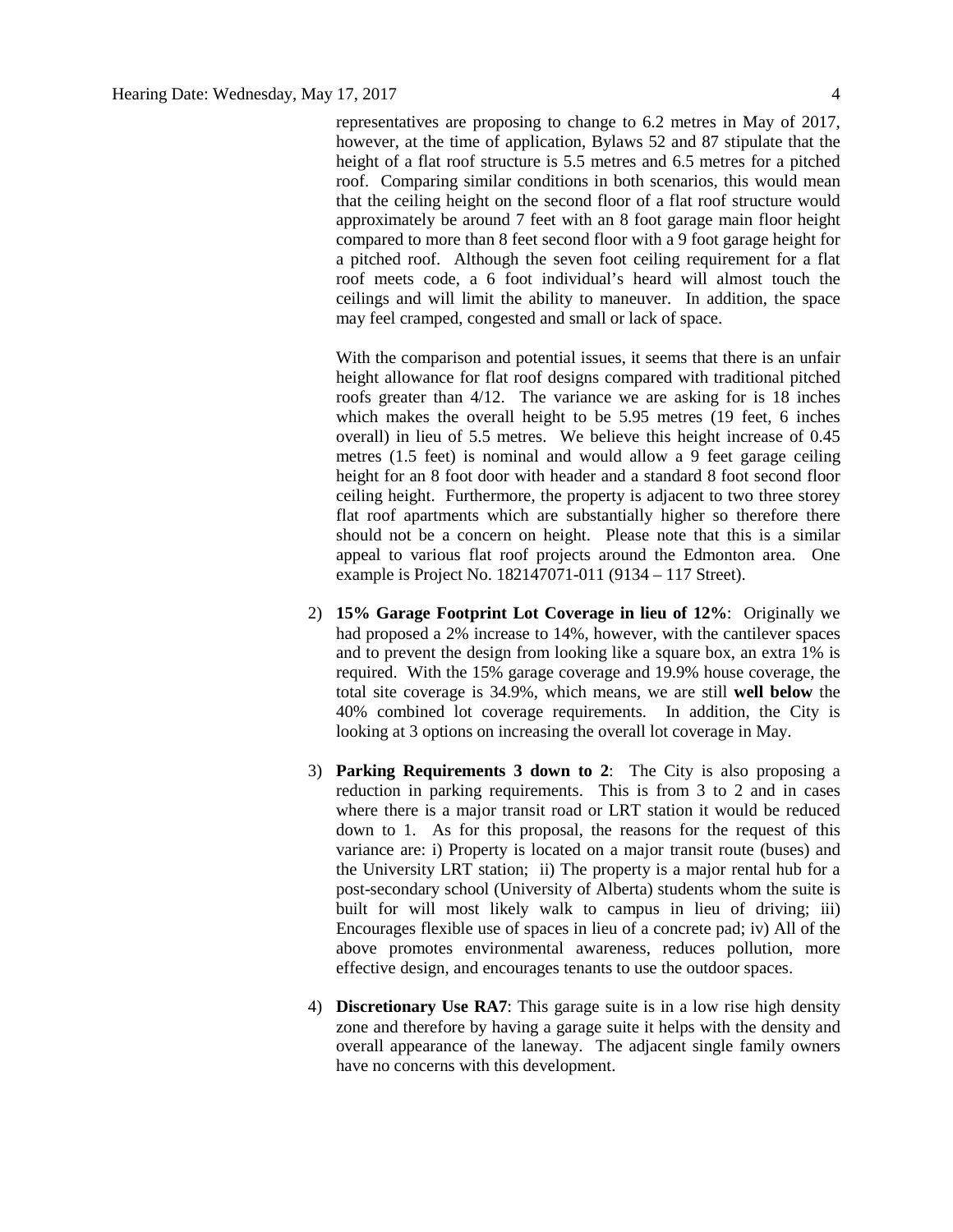#### *General Matters*

## **Appeal Information:**

The *Municipal Government Act*, RSA 2000, c M-26 states the following:

#### **Grounds for Appeal**

**685(1)** If a development authority

- (a) fails or refuses to issue a development permit to a person,
- (b) issues a development permit subject to conditions, or
- (c) issues an order under section 645,

the person applying for the permit or affected by the order under section 645 may appeal to the subdivision and development appeal board.

**(2)** In addition to an applicant under subsection (1), any person affected by an order, decision or development permit made or issued by a development authority may appeal to the subdivision and development appeal board.

## **Appeals**

- **686(1)** A development appeal to a subdivision and development appeal board is commenced by filing a notice of the appeal, containing reasons, with the board within 14 days,
	- (a) in the case of an appeal made by a person referred to in section 685(1), after
		- (i) the date on which the person is notified of the order or decision or the issuance of the development permit, or

#### **Hearing and Decision**

**687(3)** In determining an appeal, the subdivision and development appeal board

…

…

(a.1) must comply with the land use policies and statutory plans and, subject to clause (d), the land use bylaw in effect;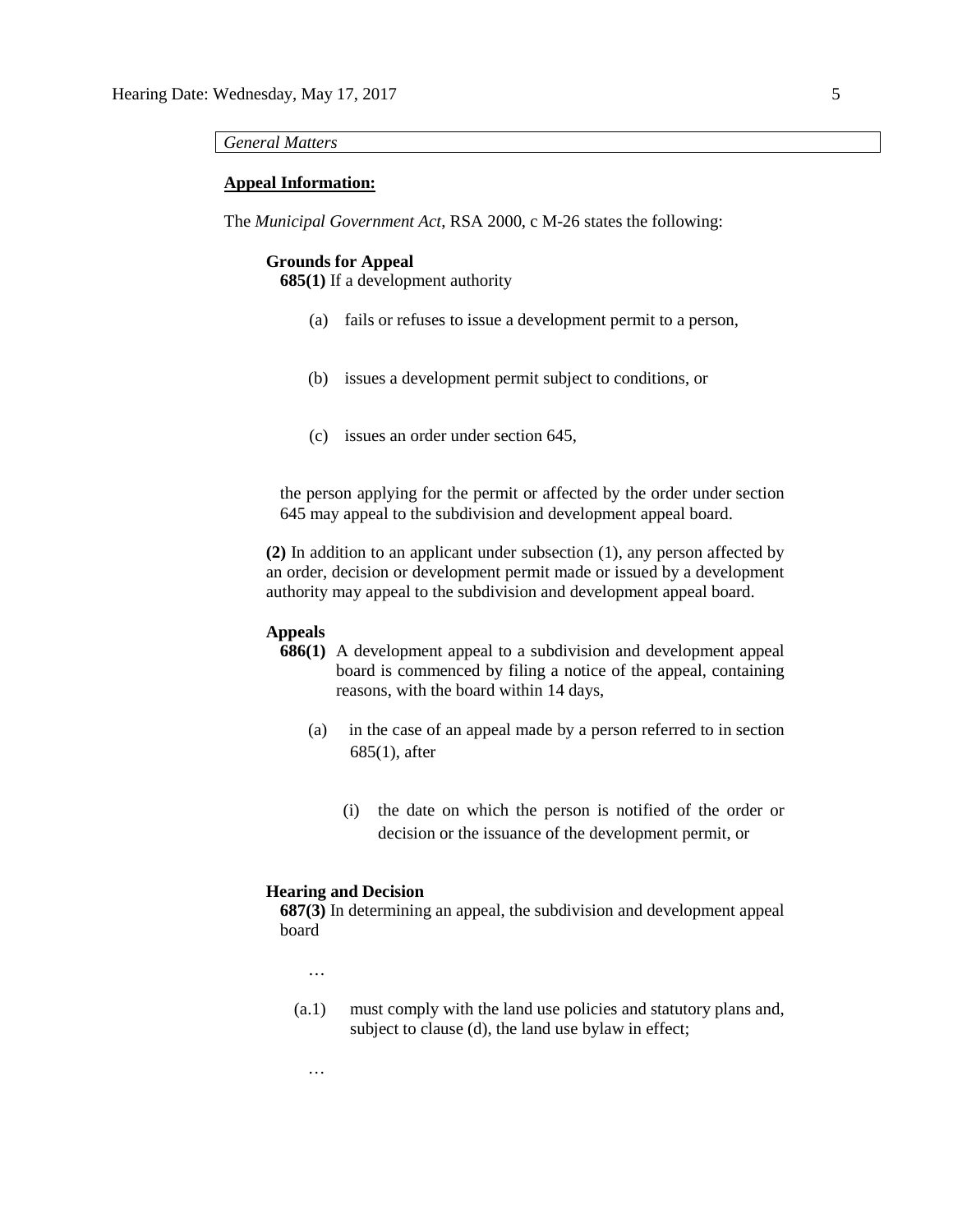- (c) may confirm, revoke or vary the order, decision or development permit or any condition attached to any of them or make or substitute an order, decision or permit of its own;
- (d) may make an order or decision or issue or confirm the issue of a development permit even though the proposed development does not comply with the land use bylaw if, in its opinion,
	- (i) the proposed development would not
		- (A) unduly interfere with the amenities of the neighbourhood, or
		- (B) materially interfere with or affect the use, enjoyment or value of neighbouring parcels of land,

and

(ii) the proposed development conforms with the use prescribed for that land or building in the land use bylaw.

#### **General Provisions from the** *Edmonton Zoning Bylaw:*

Section 210.1 states that the **General Purpose** of the **RA7 Low Rise Apartment Zone** is to provide a Zone for Low Rise Apartments.

Section 210.5(1) states notwithstanding subsection 210.4, Single Detached, Semidetached Duplex Housing, Secondary Suites, Garage Suites and Garden Suites in this Zone shall be developed in accordance with the provisions of the RF4 Zone.

Section 823.4 states, Development Regulations for Permitted and Discretionary Uses, Except Stacked Row Housing and Apartment Housing:

1. Development shall comply with the regulations contained in the Mature Neighbourhood Overlay.

#### *Discretionary Use*

Under section 210.3(6), a **Garage Suite** is a **Discretionary Use** in the **RA7 Low Rise Apartment Zone**.

Under section 7.2(3), **Garage Suite** means an Accessory Dwelling located above a detached Garage (above Grade); or a single-storey Accessory Dwelling attached to the side or rear of, a detached Garage (at Grade). A Garage Suite is Accessory to a building in which the principal Use is Single Detached Housing. A Garage Suite has cooking facilities, food preparation, sleeping and sanitary facilities which are separate from those of the principal Dwelling located on the Site. A Garage Suite has an entrance separate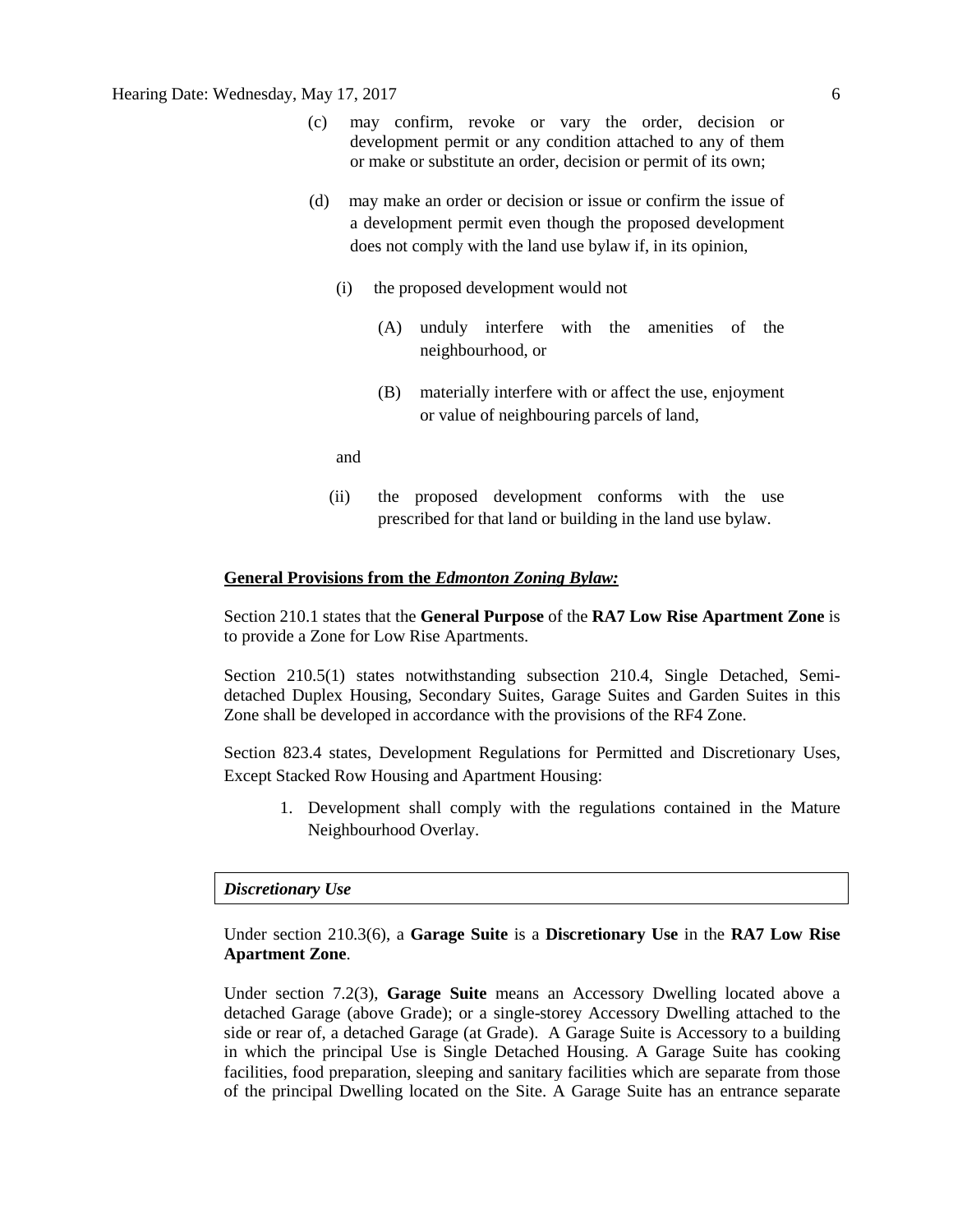Hearing Date: Wednesday, May 17, 2017 7

from the vehicle entrance to the detached Garage, either from a common indoor landing or directly from the exterior of the structure. This Use does not include Garden Suites, Secondary Suites, Blatchford Lane Suites, or Blatchford Accessory Suites.

Section 87(14) states where Garage Suites or Garden Suites are Discretionary within the applicable Zone, the Development Officer may exercise discretion in considering a Garage Suite having regard to:

- a. compatibility of the Use with the siting, geodetic elevations, Height, roof slopes and building types and materials characteristic of surrounding low density groundoriented housing and development;
- b. the effect on the privacy of adjacent properties;
- c. the policies and guidelines for Garage Suites and Garden Suites contained in a Statutory Plan for the area.

#### **Development Officer's Determination:**

Discretionary Use - Garage suite is a Discretionary Use in the (RA7) Low Rise Apartment Zone (Section 210.3.6).

#### *Height*

Section 87.2.a.ii states the maximum Height for a Garage containing a Garage Suite (above Grade) is 5.5 metres or up to 1.5 metres greater than the Height of the principal Dwelling as constructed at the time of the Development Permit Application, whichever is the lesser, where the building containing the Garage Suite has a roof slope of less than 4/12 (18.4 degrees)

## **Development Officer's Determination:**

Height (to midpoint of parapet) - The maximum height is 6.0 metres instead of 5.5 metres (Section 87.2.a.ii).

# *Height*

Section 52.1.b states for the flat roof type, Height shall be determined by measuring from the horizontal plane through Grade to the midpoint of the highest parapet, provided the resulting top of the parapet is no more than 0.4 metres above the maximum Height allowed in the zone or overlay;

## **Development Officer's Determination:**

Height (to highest point of parapet) - The maximum height is 6.1 metres instead of 5.9 metres (Section 52.1.b).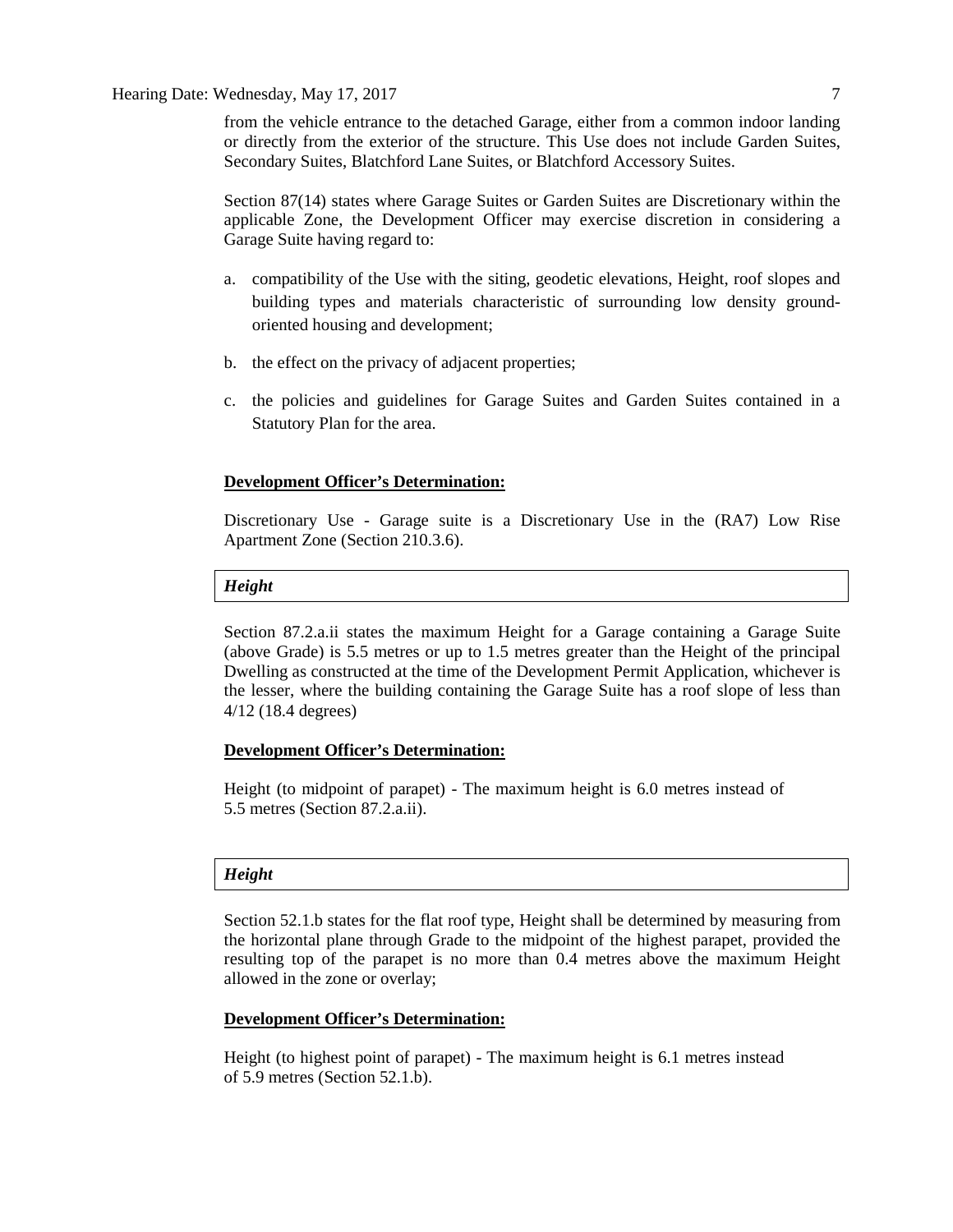#### *Site Coverage*

|               | Principal  | Accessory  | Principal        | Site<br>Total |
|---------------|------------|------------|------------------|---------------|
|               | Dwelling   | building   | with<br>building | Coverage      |
|               | building   |            | attached         |               |
|               |            |            | Garage           |               |
| Single<br>a.  | 28 percent | 12 percent | 40 percent       | 40 percent    |
| Detached      |            |            |                  |               |
| Housing       |            |            |                  |               |
| Site area 300 |            |            |                  |               |
| square metres |            |            |                  |               |
| or greater    |            |            |                  |               |

Section 150.4(5) states the Maximum Site Coverage shall be as follows:

Under Section 6.1(101), **Site Coverage** means the total horizontal area of all buildings or structures on a Site which are located at or higher than 1.0 metres above Grade, including Accessory buildings or Structures, calculated by perpendicular projection onto a horizontal plane from one point located at an infinite distance above all buildings and structures on the Site. This definition shall not include:

- a. steps, eaves, cornices, and similar projections;
- b. driveways, aisles and parking lots unless they are part of a Parking Garage which extends [1.0](javascript:void(0);) metres or more above Grade; or
- c. unenclosed inner and outer courts, terraces and patios where these are less than [1.0](javascript:void(0);) metres above Grade.

#### **Development Officer's Determination:**

| Site Area:                          | 405.14 square metres |
|-------------------------------------|----------------------|
| 12 percent allowable Site Coverage: | 48.62 square metres  |
| 28 percent allowable Site Coverage: | 113.44 square metres |
| 40 percent allowable Site Coverage: | 162.06 square metres |
| <b>Accessory Building:</b>          | 59.90 square metres  |
| Principal Building:                 | 80.75 square metres  |
| <b>Total Site Coverage:</b>         | 140.65 square metres |

**The maximum allowable Site Coverage for an Accessory Building is 48.62 square metres, proposed is 59.90 square metres, which exceeds the maximum allowable Site Coverage for an Accessory Building by 11.28 square metres.**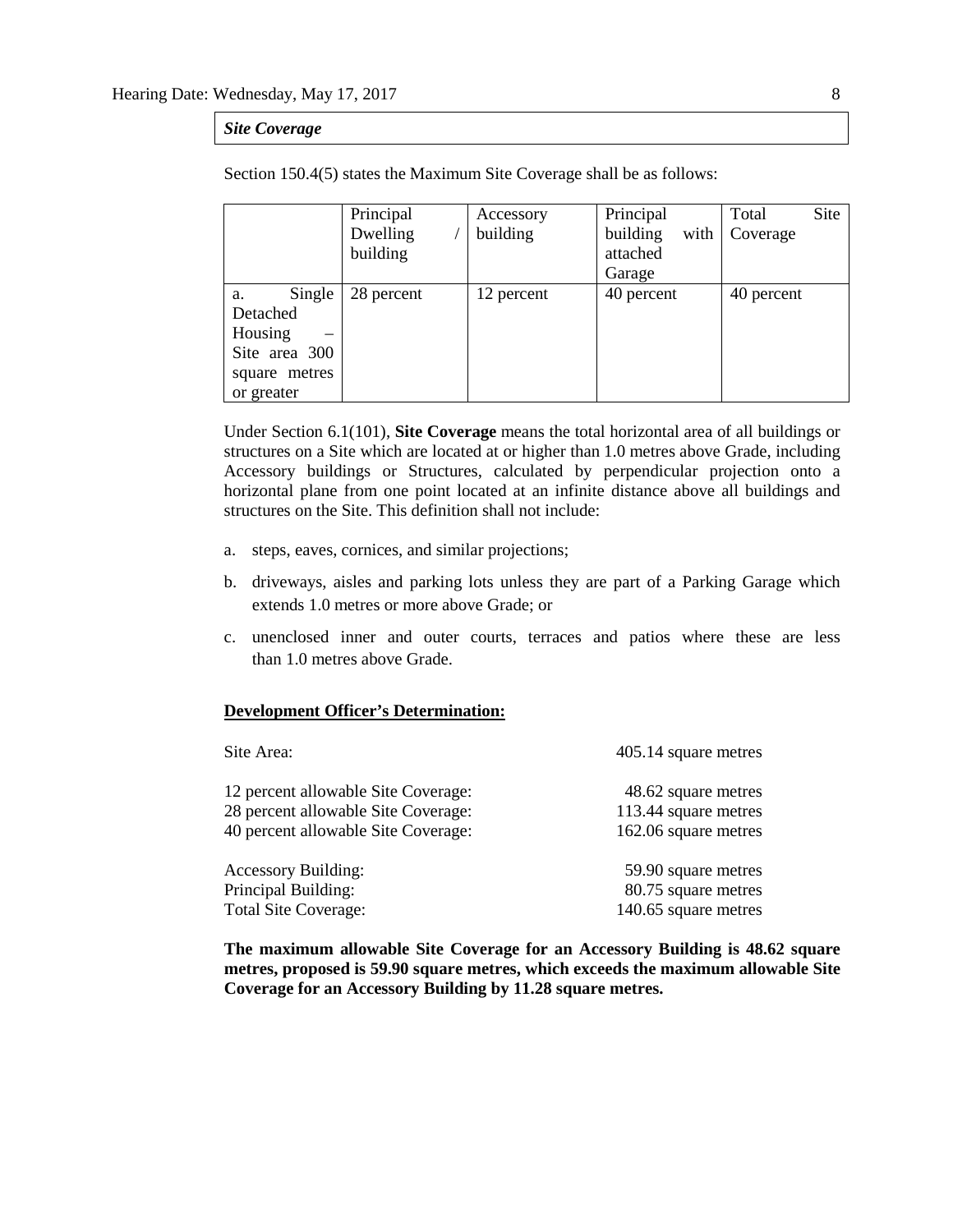# *Parking*

Section 54.2, Schedule 1(A)(2), states a **Garage Suite** requires 1 parking space per 2 Sleeping Units in addition to the parking requirements for primary Dwelling. Tandem Parking is allowed for Secondary Suites, Garage Suites and Garden Suites.

Section 54.2, Schedule 1(A)(3), states **Single Detached Housing** requires 2 parking spaces per Dwelling, may be in tandem and may include 1 Garage space.

## **Development Officer's Determination:**

Parking - The site has 2 parking spaces, instead of 3 (Section 54.2 and Schedule 1).

# Notice to Applicant/Appellant

Provincial legislation requires that the Subdivision and Development Appeal Board issue its official decision in writing within fifteen days of the conclusion of the hearing. Bylaw No. 11136 requires that a verbal announcement of the Board's decision shall be made at the conclusion of the hearing of an appeal, but the verbal decision is not final nor binding on the Board until the decision has been given in writing in accordance with the *Municipal Government Act*.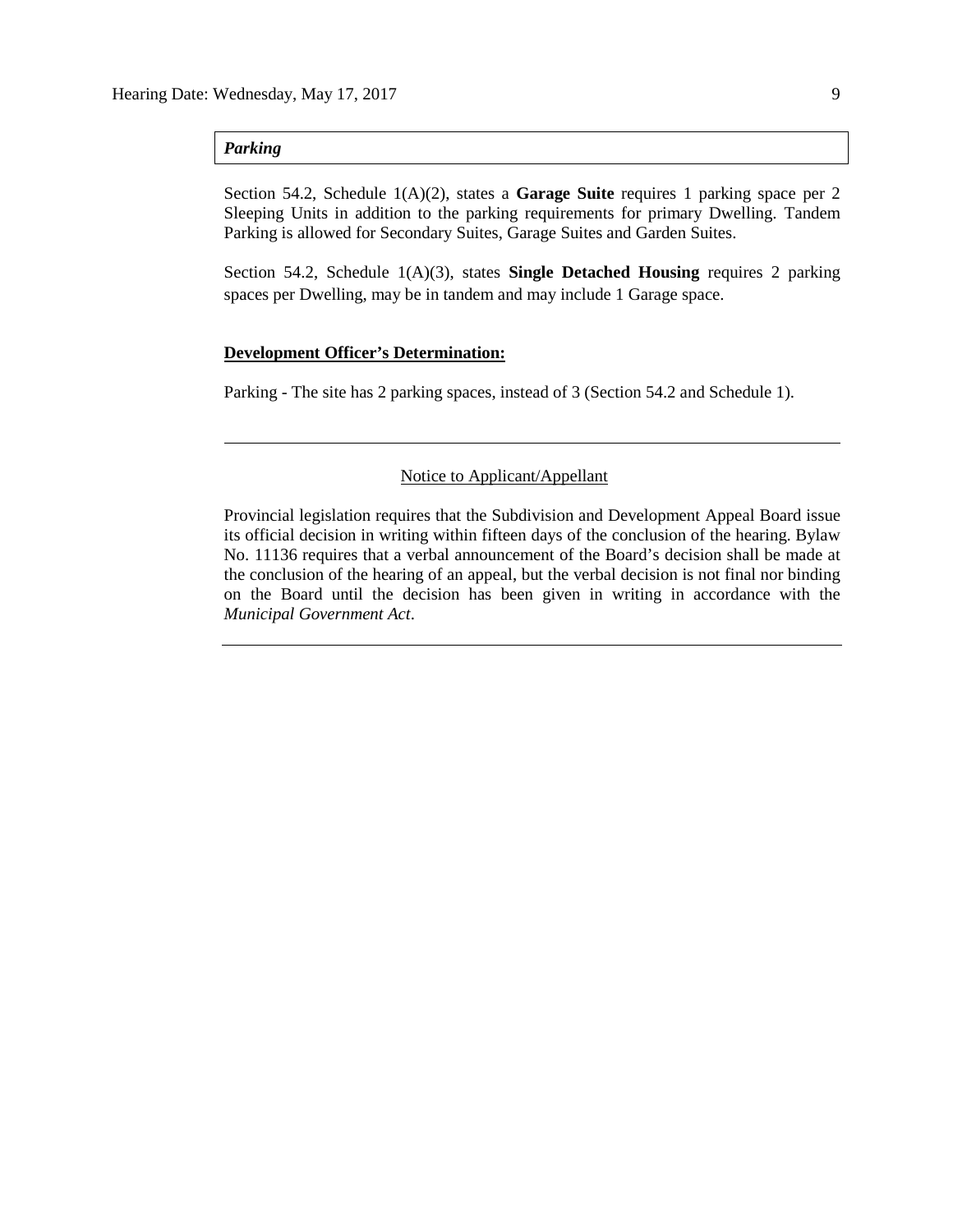| <b>mönton</b>                                                                                                                                                                                                                                                                                                                                                                                                                   |                                                                                         | Project Number: 242695476-001<br><b>Application Date:</b><br>MAR 07, 2017 |  |  |  |
|---------------------------------------------------------------------------------------------------------------------------------------------------------------------------------------------------------------------------------------------------------------------------------------------------------------------------------------------------------------------------------------------------------------------------------|-----------------------------------------------------------------------------------------|---------------------------------------------------------------------------|--|--|--|
|                                                                                                                                                                                                                                                                                                                                                                                                                                 |                                                                                         | Printed:<br>April 19, 2017 at 2:02 PM                                     |  |  |  |
| <b>Application for</b>                                                                                                                                                                                                                                                                                                                                                                                                          |                                                                                         | 1 of 2<br>Page:                                                           |  |  |  |
| <b>House Development and Building Permit</b>                                                                                                                                                                                                                                                                                                                                                                                    |                                                                                         |                                                                           |  |  |  |
| This document is a record of a Development Permit and/or Building Permit application, and a record of the decision for the undertaking<br>described below, subject to the limitations and conditions of this permit, of the Edmonton Zoning Bylaw 12800 as amended, Safety Codes<br>Act RSA 2000, Safety Codes Act Permit Regulation, Alberta Building Code 2006 and City of Edmonton Bylaw 15894 Safety Codes Permit<br>Bylaw. |                                                                                         |                                                                           |  |  |  |
| Applicant                                                                                                                                                                                                                                                                                                                                                                                                                       | Property Address(es) and Legal Description(s)                                           |                                                                           |  |  |  |
|                                                                                                                                                                                                                                                                                                                                                                                                                                 | 10756 - 84 AVENUE NW                                                                    |                                                                           |  |  |  |
|                                                                                                                                                                                                                                                                                                                                                                                                                                 | Plan RN4A Blk 134 Lot 17                                                                |                                                                           |  |  |  |
|                                                                                                                                                                                                                                                                                                                                                                                                                                 | Location(s) of Work                                                                     |                                                                           |  |  |  |
|                                                                                                                                                                                                                                                                                                                                                                                                                                 |                                                                                         |                                                                           |  |  |  |
|                                                                                                                                                                                                                                                                                                                                                                                                                                 | Entryway: 10756A - 84 AVENUE NW                                                         |                                                                           |  |  |  |
|                                                                                                                                                                                                                                                                                                                                                                                                                                 | Building: 10756A - 84 AVENUE NW                                                         |                                                                           |  |  |  |
| Scope of Application                                                                                                                                                                                                                                                                                                                                                                                                            |                                                                                         |                                                                           |  |  |  |
| To construct a two-Storey Accessory building (main floor Garage 8.83m x 6.85m, second floor Garage Suite 9.44m x 7.16m), and to<br>demolish an existing Accessory Building (rear detached Garage).                                                                                                                                                                                                                              |                                                                                         |                                                                           |  |  |  |
| <b>Permit Details</b>                                                                                                                                                                                                                                                                                                                                                                                                           |                                                                                         |                                                                           |  |  |  |
| Affected Floor Area (sq. ft.): 644                                                                                                                                                                                                                                                                                                                                                                                              | Building Height to Midpoint (m): 6.04                                                   |                                                                           |  |  |  |
| <b>Class of Permit:</b>                                                                                                                                                                                                                                                                                                                                                                                                         | Dwelling Type: Garden Suite                                                             |                                                                           |  |  |  |
| Front Yard (m): 28.33                                                                                                                                                                                                                                                                                                                                                                                                           | Home Design Type:                                                                       |                                                                           |  |  |  |
| Rear Yard (m): 3.04                                                                                                                                                                                                                                                                                                                                                                                                             | Secondary Suite Included ?: N                                                           |                                                                           |  |  |  |
| Side Yard, left (m): 1.67                                                                                                                                                                                                                                                                                                                                                                                                       | Side Yard, right (m): 1.21                                                              |                                                                           |  |  |  |
| Site Area (sq. m.): 405.14                                                                                                                                                                                                                                                                                                                                                                                                      | Site Depth $(m)$ : 39.75                                                                |                                                                           |  |  |  |
| Site Width (m): 10.06                                                                                                                                                                                                                                                                                                                                                                                                           | Stat. Plan Overlay/Annex Area: Mature Neighbourhood Overlay                             |                                                                           |  |  |  |
| I/We certify that the above noted details are correct.                                                                                                                                                                                                                                                                                                                                                                          |                                                                                         |                                                                           |  |  |  |
| Applicant signature:                                                                                                                                                                                                                                                                                                                                                                                                            |                                                                                         |                                                                           |  |  |  |
| <b>Development Application Decision</b><br>Refused                                                                                                                                                                                                                                                                                                                                                                              |                                                                                         |                                                                           |  |  |  |
| <b>Reason for Refusal</b>                                                                                                                                                                                                                                                                                                                                                                                                       |                                                                                         |                                                                           |  |  |  |
| Application for a Garage Suite is refused for the following reasons:                                                                                                                                                                                                                                                                                                                                                            |                                                                                         |                                                                           |  |  |  |
| 1. Height (to midpoint of parapet) - The maximum height is 6.0m instead of 5.5m (Section 87.2.a.ii).                                                                                                                                                                                                                                                                                                                            |                                                                                         |                                                                           |  |  |  |
| 2. Height (to highest point of parapet) - The maximum height is 6.1m instead of 5.9m (Section 52.1.b).                                                                                                                                                                                                                                                                                                                          |                                                                                         |                                                                           |  |  |  |
| 3. Site Coverage - The garage suite covers 15% of the site, instead of 12% In total all the buildings cover 35% of the site, which is<br>less than the total maximum site coverage (40%) allowed (Section 150.4.5).                                                                                                                                                                                                             |                                                                                         |                                                                           |  |  |  |
|                                                                                                                                                                                                                                                                                                                                                                                                                                 | 4. Parking - The site has 2 parking spaces, instead of 3 (Section 54.2 and Schedule 1). |                                                                           |  |  |  |
| 5. Discretionary Use - Garage suite is a Discretionary Use in the (RA7) Low Rise Apartment Zone (Section 210.3.6).                                                                                                                                                                                                                                                                                                              |                                                                                         |                                                                           |  |  |  |
| <b>Rights of Appeal</b><br>The Applicant has the right of appeal within 14 days of receiving notice of the Development Application Decision, as outlined in<br>Chapter 24, Section 683 through 689 of the Municipal Government Amendment Act.                                                                                                                                                                                   |                                                                                         |                                                                           |  |  |  |
| Issue Date: Apr 18, 2017<br>Development Authority: YEUNG, KENNETH                                                                                                                                                                                                                                                                                                                                                               |                                                                                         |                                                                           |  |  |  |
| THIS IS NOT A PERMIT                                                                                                                                                                                                                                                                                                                                                                                                            |                                                                                         |                                                                           |  |  |  |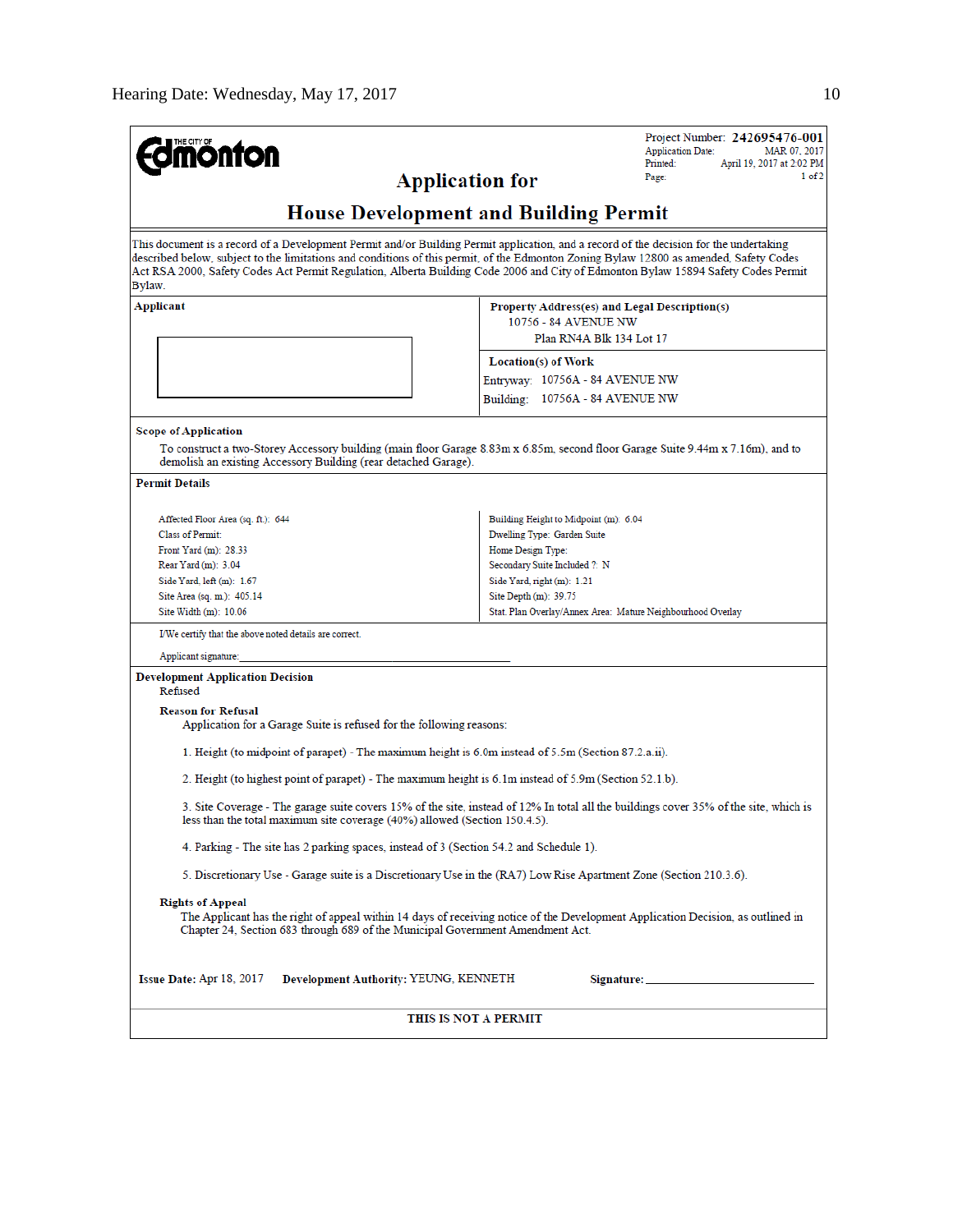| <b>mónton</b>                                |                   | <b>Application for</b> |          | <b>Application Date:</b><br>Printed:<br>Page: | Project Number: 242695476-001<br>MAR 07, 2017<br>April 19, 2017 at 2:02 PM<br>$2$ of $2$ |  |
|----------------------------------------------|-------------------|------------------------|----------|-----------------------------------------------|------------------------------------------------------------------------------------------|--|
| <b>House Development and Building Permit</b> |                   |                        |          |                                               |                                                                                          |  |
| Fees                                         |                   |                        |          |                                               |                                                                                          |  |
|                                              | <b>Fee Amount</b> | <b>Amount Paid</b>     | Receipt# | <b>Date Paid</b>                              |                                                                                          |  |
| Sanitary Sewer Trunk Fund                    | \$693.00          | \$693.00               | 03964826 | Mar 07, 2017                                  |                                                                                          |  |
| <b>Building Permit Fee</b>                   | \$1,064.00        | \$1,064.00             | 03964826 | Mar 07, 2017                                  |                                                                                          |  |
| Electrical Fee (Service)                     | \$79.00           | \$79.00                | 03964826 | Mar 07, 2017                                  |                                                                                          |  |
| Water Usage Fee                              | \$25.41           | \$25.41                | 03964826 | Mar 07, 2017                                  |                                                                                          |  |
| Safety Codes Fee                             | \$42.56           | \$42.56                | 03964826 | Mar 07, 2017                                  |                                                                                          |  |
| <b>Electrical Safety Codes Fee</b>           | \$13.42           | \$13.42                | 03964826 | Mar 07, 2017                                  |                                                                                          |  |
| <b>Electrical Fees (House)</b>               | \$223.00          | \$223.00               | 03964826 | Mar 07, 2017                                  |                                                                                          |  |
| Lot Grading Fee                              | \$140.00          | \$140.00               | 03964826 | Mar 07, 2017                                  |                                                                                          |  |
| <b>Total GST Amount:</b>                     | \$0.00            |                        |          |                                               |                                                                                          |  |
| <b>Totals for Permit:</b>                    | \$2,280.39        | \$2,280.39             |          |                                               |                                                                                          |  |
|                                              |                   |                        |          |                                               |                                                                                          |  |
|                                              |                   |                        |          |                                               |                                                                                          |  |
|                                              |                   | THIS IS NOT A PERMIT   |          |                                               |                                                                                          |  |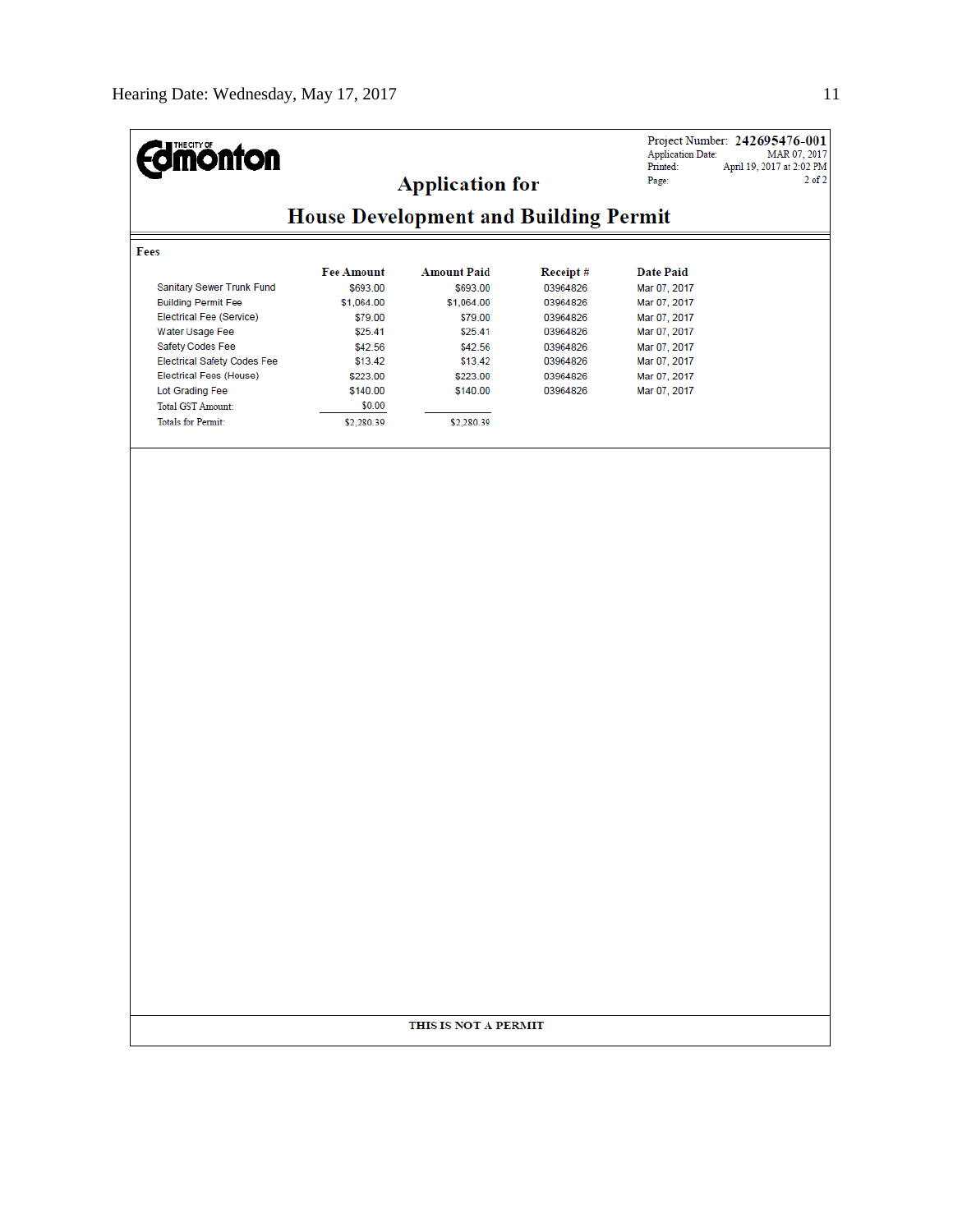

Site Location **Community Contract Contract Contract Contract Contract Contract Contract Contract Contract Contract Contract Contract Contract Contract Contract Contract Contract Contract Contract Contract Contract Contract** 

N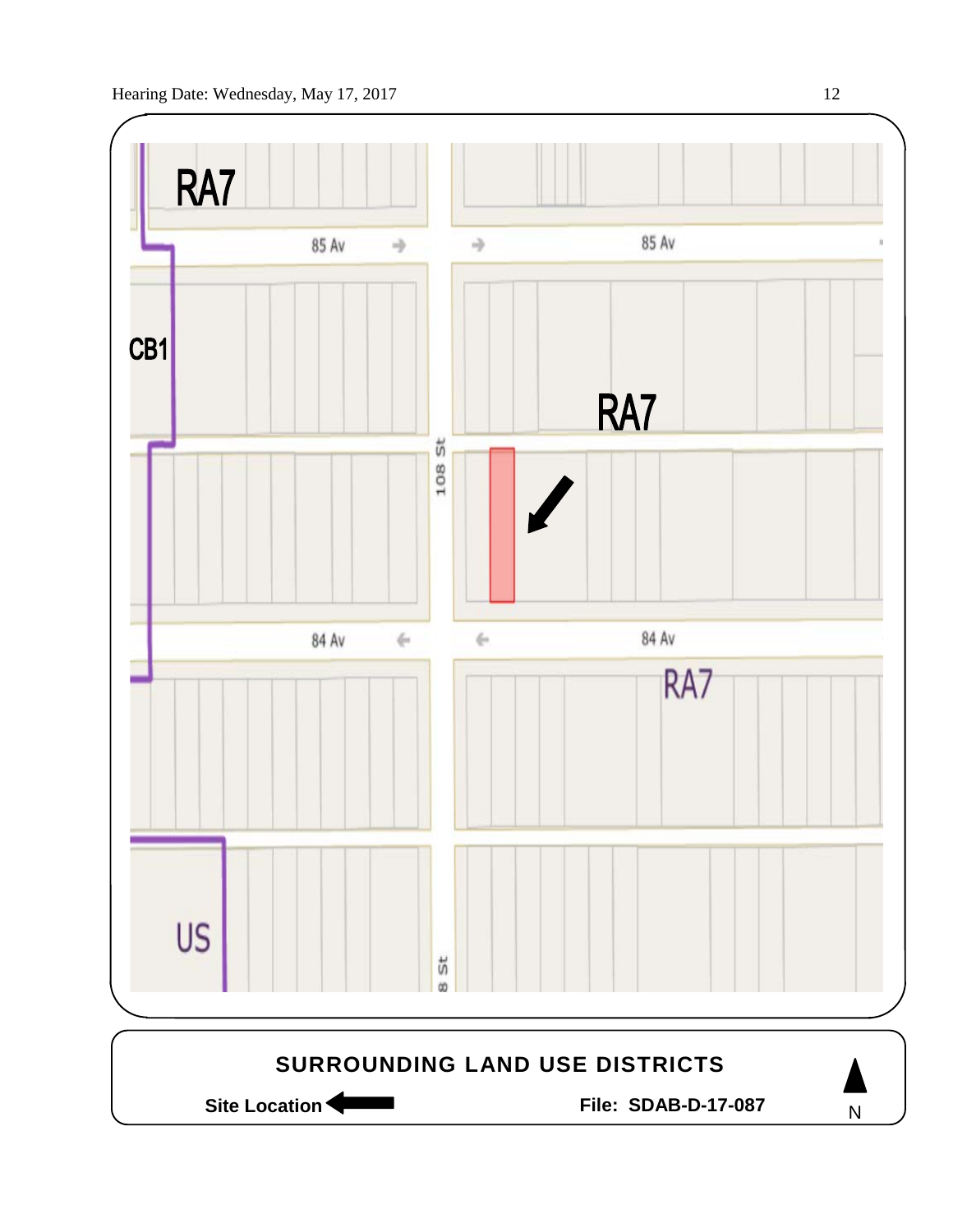#### AN APPEAL FROM THE DECISION OF THE DEVELOPMENT OFFICER

APPELLANT:

APPLICATION NO.: 240201553-001

APPLICATION TO: Construct a Single Detached House with a front veranda, attached Garage, Rooftop Terrace, rear uncovered deck 3.36 metres by 3.05 metres, fireplace and a Basement Development (NOT to be used as an additional Dwelling)

| <b>DECISION OF THE</b><br>DEVELOPMENT AUTHORITY: | Refused                            |
|--------------------------------------------------|------------------------------------|
| <b>DECISION DATE:</b>                            | April 20, 2017                     |
| <b>DATE OF APPEAL:</b>                           | April 24, 2017                     |
| MUNICIPAL DESCRIPTION<br>OF SUBJECT PROPERTY:    | 10044 - 90 Avenue NW               |
| <b>LEGAL DESCRIPTION:</b>                        | Plan 8057R Blk 2 Lot 8             |
| ZONE:                                            | RF2-Low Density Infill Zone        |
| <b>OVERLAY:</b>                                  | Mature Neighbourhood Overlay       |
| <b>STATUTORY PLAN:</b>                           | Strathcona Area Redevelopment Plan |
|                                                  |                                    |

#### *Grounds for Appeal*

The Appellant provided the following reasons for appealing the decision of the Development Authority:

> It is submitted that the proposed development will not unduly interfere with the amenities of the neighborhood, nor materially interfere with or affect the use, enjoyment or value of the neighbouring parcels of land. Further written submissions will be uploaded outlining the specific reasons for appealing the decision of the Development Authority. These reasons include, but are not limited to, the following:

> With respect to the driveway, the topography of the site and undeveloped existing lane are such that not allowing access from the front street would create an unnecessary hardship;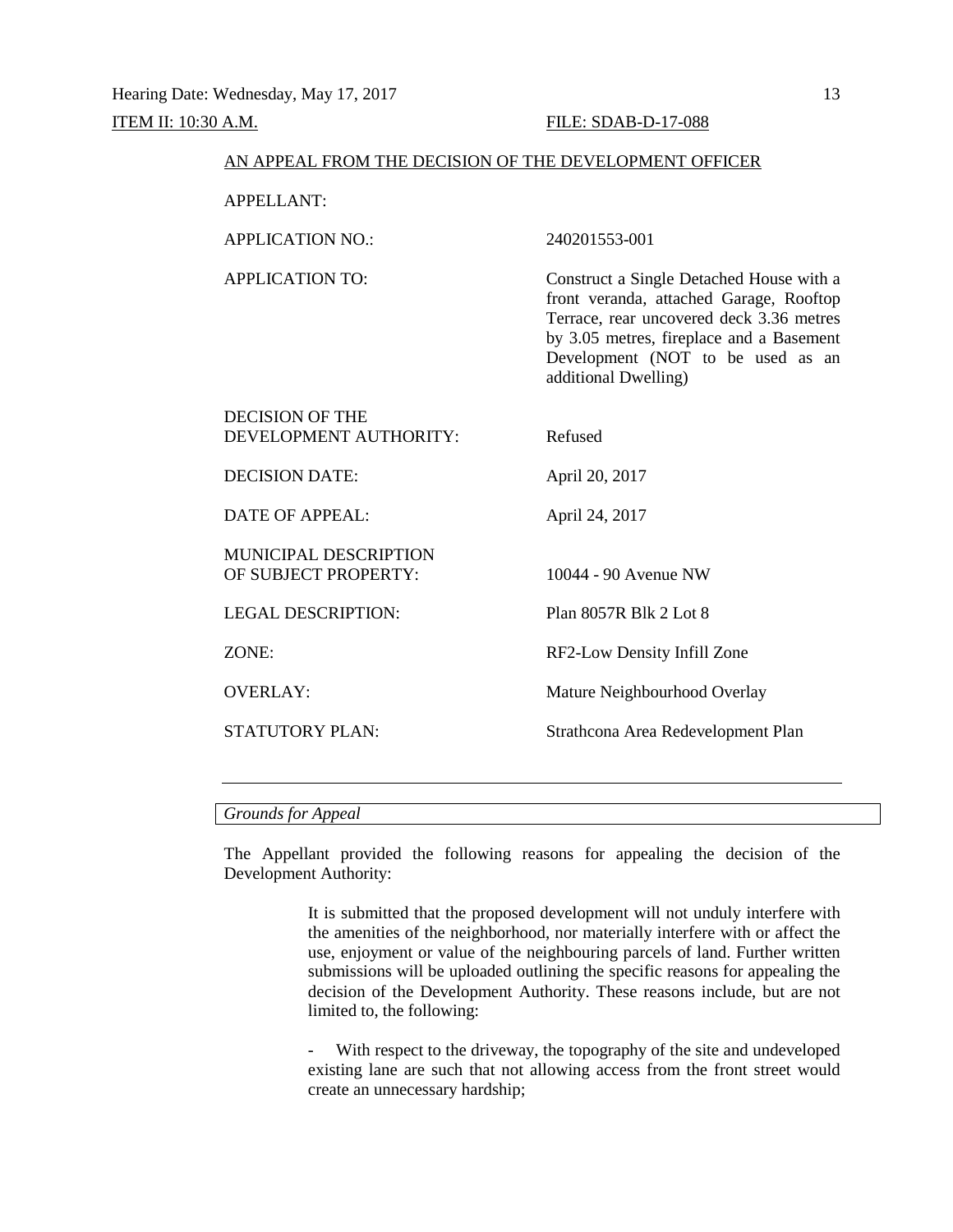With respect to the height, the proposed half storey loft area is set back from the front and rear of the second story and occupies a small percentage of the floor space atop the second storey, therefore mitigating the massing and variance required;

With respect to the step back of the rooftop terrace, the site width exceeds the threshold for a 2-meter step back by 0.05 meters, and privacy screening will be implemented to ensure the privacy of neighbouring property owners;

With respect to the advice of the Integrated Infrastructure Services, a geotechnical report has been secured in relation to the proposed development and the property owner understands and assumes the risk in developing at this location; and

- Overall, the proposed development is consistent with redevelopment in the neighbourhood.

## *General Matters*

# **Appeal Information:**

The *Municipal Government Act*, RSA 2000, c M-26 states the following:

## **Grounds for Appeal**

**685(1)** If a development authority

- (a) fails or refuses to issue a development permit to a person,
- (b) issues a development permit subject to conditions, or
- (c) issues an order under section 645,

the person applying for the permit or affected by the order under section 645 may appeal to the subdivision and development appeal board.

**(2)** In addition to an applicant under subsection (1), any person affected by an order, decision or development permit made or issued by a development authority may appeal to the subdivision and development appeal board.

# **Appeals**

- **686(1)** A development appeal to a subdivision and development appeal board is commenced by filing a notice of the appeal, containing reasons, with the board within 14 days,
	- (a) in the case of an appeal made by a person referred to in section 685(1), after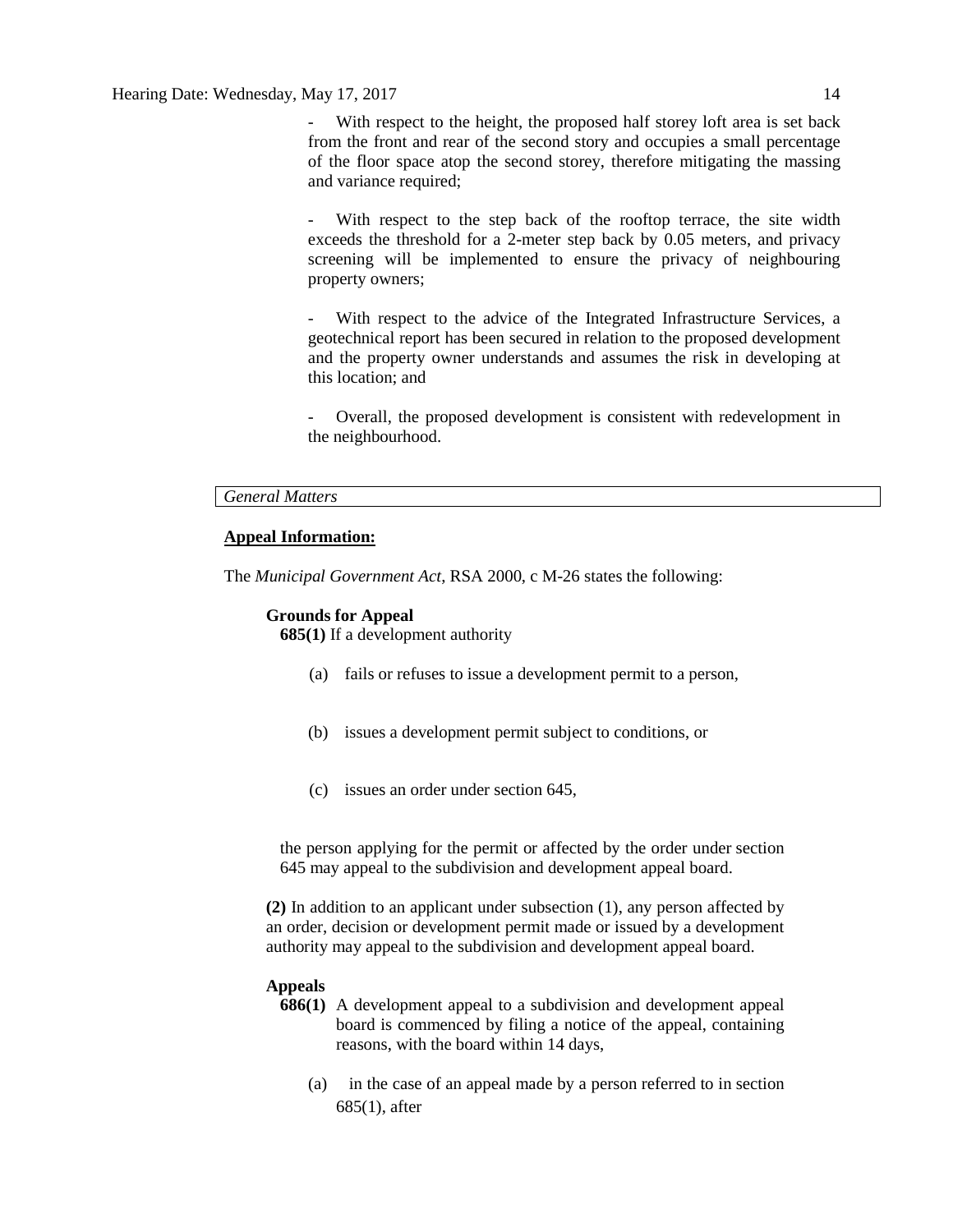(i) the date on which the person is notified of the order or decision or the issuance of the development permit, or

#### **Hearing and Decision**

**687(3)** In determining an appeal, the subdivision and development appeal board

- …
- (a.1) must comply with the land use policies and statutory plans and, subject to clause (d), the land use bylaw in effect;
	- …
	- (c) may confirm, revoke or vary the order, decision or development permit or any condition attached to any of them or make or substitute an order, decision or permit of its own;
	- (d) may make an order or decision or issue or confirm the issue of a development permit even though the proposed development does not comply with the land use bylaw if, in its opinion,
		- (i) the proposed development would not
			- (A) unduly interfere with the amenities of the neighbourhood, or
			- (B) materially interfere with or affect the use, enjoyment or value of neighbouring parcels of land,
		- and
		- (ii) the proposed development conforms with the use prescribed for that land or building in the land use bylaw.

#### **General Provisions from the** *Edmonton Zoning Bylaw:*

# Under section 120.2(6), **Single Detached Housing** is a **Permitted Use** in the **RF2 Low Density Infill Zone**.

Under section 7.2(9), **Single Detached Housing** means:

Single Detached Housing means development consisting of a building containing only one Dwelling, which is separate from any other Dwelling or building. Where a Secondary Suite is a Permitted or Discretionary Use in a Zone, a building which contains Single Detached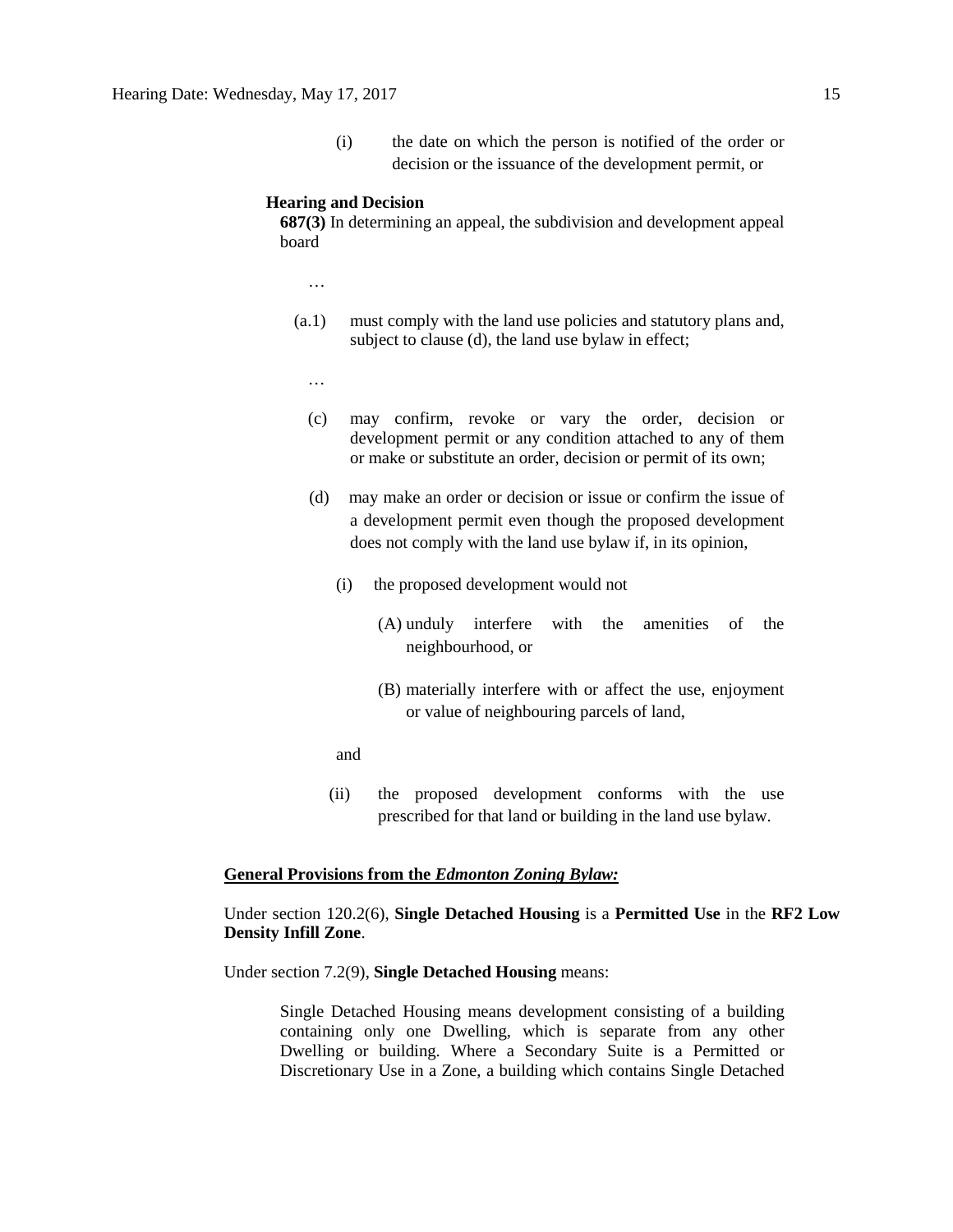Housing may also contain a Secondary Suite. This Use includes Mobile Homes which conform to Section 78 of this Bylaw.

Section 120.1 states that the **General Purpose** of the **RF2 Low Density Infill Zone** is:

…to retain Single Detached Housing, while allowing infill on narrow lots, including Secondary Suites under certain conditions.

Section 814.1 states that the **General Purpose** of the **Mature Neighbourhood Overlay**  is:

…to ensure that new low density development in Edmonton's mature residential neighbourhoods is sensitive in scale to existing development, maintains the traditional character and pedestrian-friendly design of the streetscape, ensures privacy and sunlight penetration on adjacent properties and provides opportunity for discussion between applicants and neighbouring affected parties when a development proposes to vary the Overlay regulations.

#### *Vehicular Access*

Section 814.3.10 states regardless of whether a Site has existing vehicular access from the front or flanking public roadway, there shall be no such access where an abutting Lane exists, and

- a. a Treed Landscaped Boulevard is present along the roadway adjacent to the property line;
- b. the Site Width is less than 15.5 metres; or
- c. fewer than 50 percent of principal Dwellings on the blockface have vehicular access from the front or flanking roadway.

#### **Development Officer's Determination:**

Driveway - The driveway is located off of 90 Avenue (front or flanking) instead of the alley (Section 814.3.10).

## *Height*

Section 814.3(13) states the maximum Height shall not exceed 8.6 metres, in accordance with Section 52.

# **Development Officer's Determination:**

Height - The Height of the House is 9.75 metres, instead of 8.60 metres (Section 814.3.13).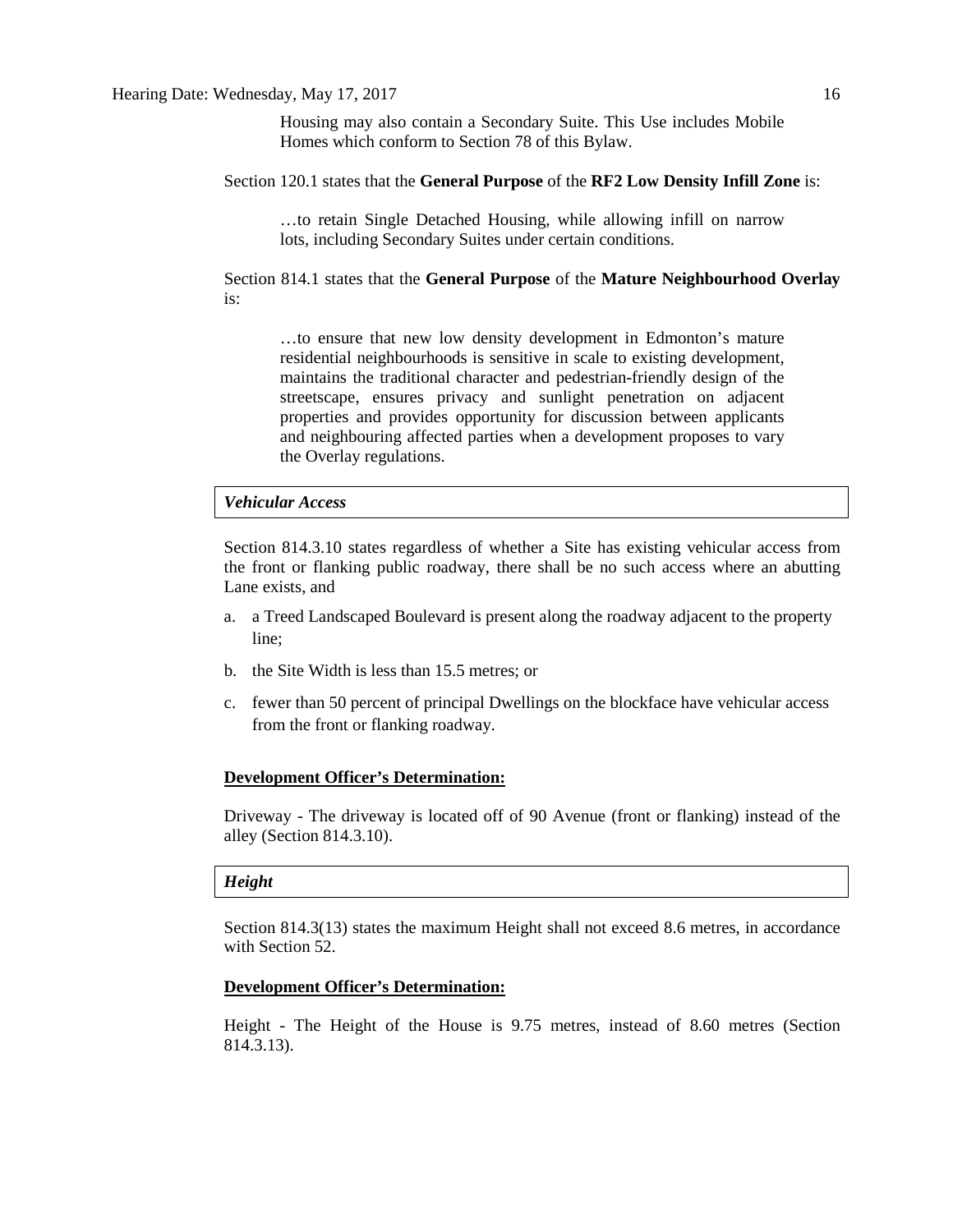#### *Rooftop Terraces*

Section 61.1 states on a Site Abutting a Site zoned to allow Single Detached Housing as a Permitted Use, or a Site zoned RF5 Row Housing Zone, Rooftop Terraces and Privacy Screening, excluding vegetative screening constructed on a Rooftop Terrace, shall be developed in accordance with the following Stepback regulations:

- a. On an Interior Site, the minimum Stepback shall be:
	- i. 1.0 metres from any building Façade facing a Front Lot Line;
	- ii. 2.0 metres from any building Façade facing a Rear Lot Line;
	- iii. 1.0 metres from any building Façade facing a Side Lot Line, where the Site Width is less than 10.0 metres; and
	- iv. 2.0 metres from any building Façade facing a Side Lot Line, where the Site Width is 10.0 metres or greater.

Under Section 6.1(92)**, Rooftop Terrace** means a raised surface on which people can stand, that is located on top of a roof or partially recessed within the roof structure of a building, does not project beyond any Façade of the Storey below, is surrounded by guardrails, parapet walls or similar feature, and is intended for use as an Amenity Area.

Under Section 6.1(106), **Stepback** means the horizontal distance a building façade is stepped back, on a horizontal plane, from the building façade immediately below it.

## **Development Officer's Determination:**

Rooftop Terrace - The stepback from the Rear Lot Line is 0 metres, instead of 2 metres  $(Section 61.1(a)(ii))$ 

Rooftop Terrace - The stepback form the Right and Left Side Lot Line is 1.07 metres, instead of 2 metres (Section 61.1(a)(iv))

#### *Geotechnical*

Section 811.1 states the **General Purpose** of the **North Saskatchewan River Valley and Ravine System Protection Overlay** is to provide a development Setback from the North Saskatchewan River Valley and Ravine System.

Section 811.2.1 states the North Saskatchewan River Valley and Ravine System Protection Overlay applies to:

- a. all lands within the North Saskatchewan River Valley and Ravine System, as shown on Appendix I to this Overlay; and
- b. all lands within [7.5](javascript:void(0);) metres of the North Saskatchewan River Valley and Ravine System as shown on Appendix I to this Overlay.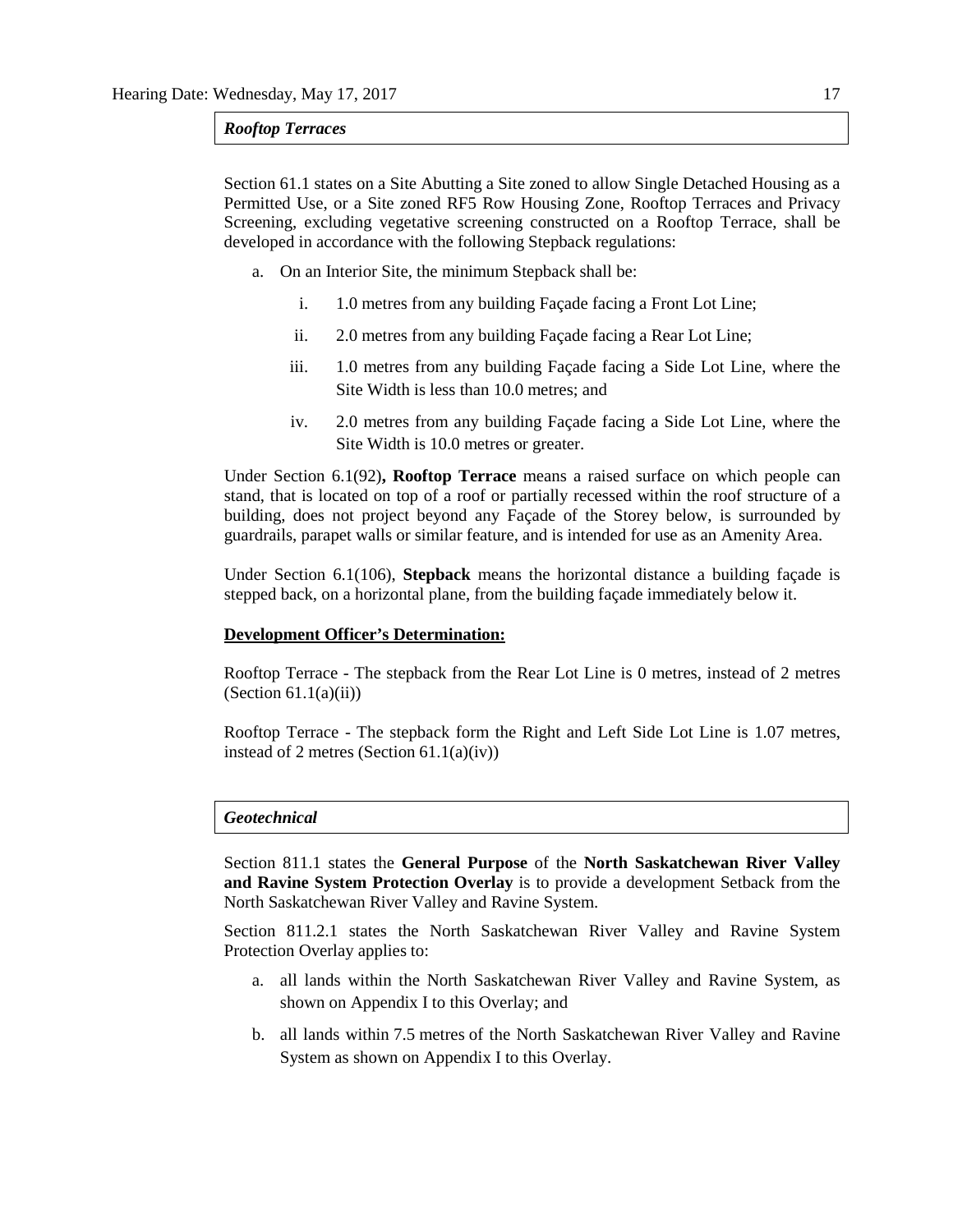Section 811.3.3 states any development permit application on a Site that Abuts or is partially or wholly contained within the North Saskatchewan River Valley and Ravine System, as shown in Appendix I to this Overlay, shall be accompanied by a report prepared by a registered Professional Engineer, and as set out in subsection 14.1 of this Bylaw, and that also details:

- a. the minimum Setback for structures on the Site; and
- b. any development conditions for the property required to prolong the stability of the bank.

The Development Officer shall seek the advice of Transportation Services with respect to these applications and may approve the conditions or refuse such applications accordingly.

Section 811.3.8 states the Development Officer, having regard to the detailed engineering study required in 811.3.3 or 811.3.4 and in consultation with Integrated Infrastructure Services, may apply conditions of approval to any Development Permit issued on a Site that Abuts or is partially or wholly contained within the North Saskatchewan River Valley and Ravine System, as shown in Appendix 1 to this Overlay, including but not limited to, any conditions required to minimize erosion and stabilize soil conditions as well as, when applicable, requirement to comply with subsection 811.3.7, or may refuse the application.

# **Development Officer's Determination:**

North Saskatchewan River Valley and Ravine System Overlay - The advice of Integrated Infrastructure Services is to refuse this application (Section 811.3)

# *Community Consultation*

When a Development Permit application is made and the Development Officer determines that the proposed development does not comply with the regulations contained in this Overlay:

- a. the applicant shall contact the affected parties, being each assessed owner of land wholly or partly located within a distance of 60.0 metres of the Site of the proposed development and the President of each affected Community League;
- b. the applicant shall outline, to the affected parties, any requested variances to the Overlay and solicit their comments on the application;
- c. the applicant shall document any opinions or concerns, expressed by the affected parties, and what modifications were made to address their concerns; and
- d. the applicant shall submit this documentation to the Development Officer no sooner than twenty-one calendar days after giving the information to all affected parties.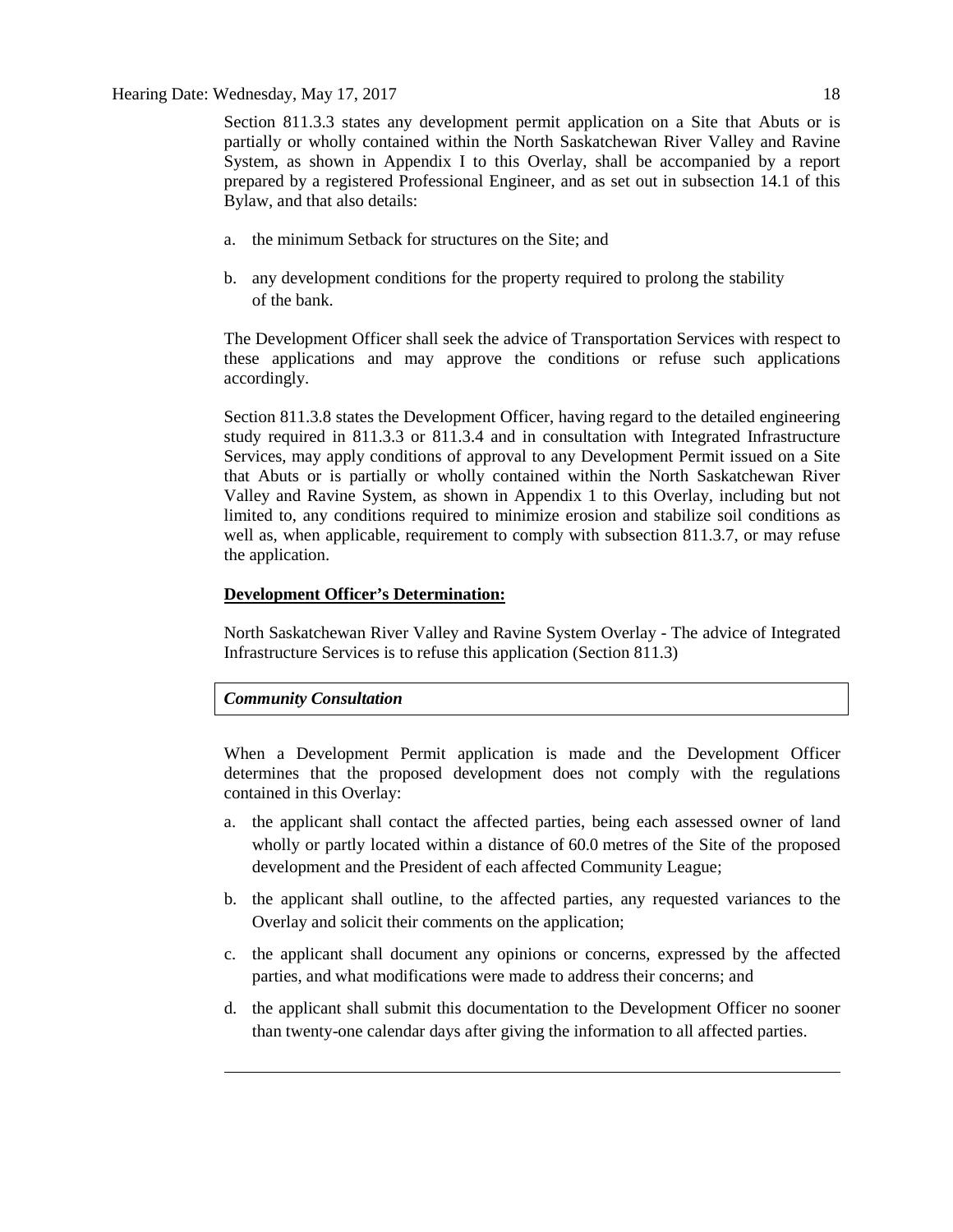# Notice to Applicant/Appellant

Provincial legislation requires that the Subdivision and Development Appeal Board issue its official decision in writing within fifteen days of the conclusion of the hearing. Bylaw No. 11136 requires that a verbal announcement of the Board's decision shall be made at the conclusion of the hearing of an appeal, but the verbal decision is not final nor binding on the Board until the decision has been given in writing in accordance with the *Municipal Government Act*.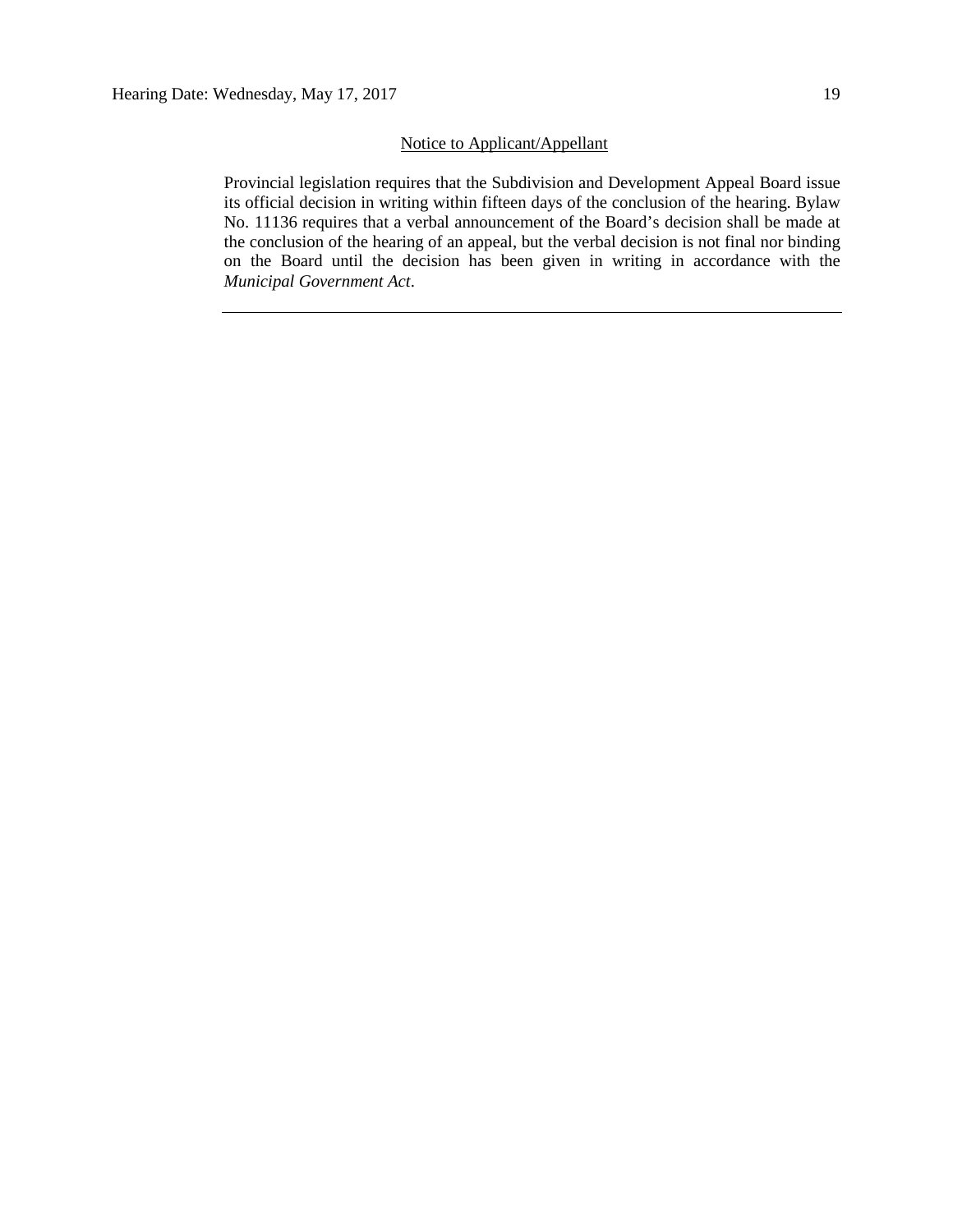|                                                                                                                                                                                                                                                                                                                                                                                                                       |                                                                                                 | Project Number: 240201553-001<br><b>Application Date:</b><br>JAN 27, 2017 |  |  |  |
|-----------------------------------------------------------------------------------------------------------------------------------------------------------------------------------------------------------------------------------------------------------------------------------------------------------------------------------------------------------------------------------------------------------------------|-------------------------------------------------------------------------------------------------|---------------------------------------------------------------------------|--|--|--|
| <b>nonton</b>                                                                                                                                                                                                                                                                                                                                                                                                         |                                                                                                 | Printed:<br>April 20, 2017 at 11:53 AM                                    |  |  |  |
| <b>Application for</b>                                                                                                                                                                                                                                                                                                                                                                                                |                                                                                                 | 1 of 2<br>Page:                                                           |  |  |  |
| <b>House Development and Building Permit</b>                                                                                                                                                                                                                                                                                                                                                                          |                                                                                                 |                                                                           |  |  |  |
| This document is a record of a Development Permit and/or Building Permit application, and a record of the decision for the undertaking<br>described below, subject to the limitations and conditions of this permit, of the Edmonton Zoning Bylaw 12800 as amended, Safety Codes<br>Act RSA 2000, Safety Codes Act Permit Regulation, Alberta Building Code 2006 and City of Edmonton Bylaw 15894 Safety Codes Permit |                                                                                                 |                                                                           |  |  |  |
| Applicant                                                                                                                                                                                                                                                                                                                                                                                                             | Property Address(es) and Legal Description(s)<br>10044 - 90 AVENUE NW<br>Plan 8057R Blk 2 Lot 8 |                                                                           |  |  |  |
|                                                                                                                                                                                                                                                                                                                                                                                                                       | Location(s) of Work                                                                             |                                                                           |  |  |  |
|                                                                                                                                                                                                                                                                                                                                                                                                                       | Suite:<br>10044 - 90 AVENUE NW                                                                  |                                                                           |  |  |  |
|                                                                                                                                                                                                                                                                                                                                                                                                                       | Entryway: 10044 - 90 AVENUE NW                                                                  |                                                                           |  |  |  |
|                                                                                                                                                                                                                                                                                                                                                                                                                       |                                                                                                 |                                                                           |  |  |  |
|                                                                                                                                                                                                                                                                                                                                                                                                                       | Building: 10044 - 90 AVENUE NW                                                                  |                                                                           |  |  |  |
| <b>Scope of Application</b><br>To construct a Single Detached House with a front veranda, attached Garage, Rooftop Terrace, rear uncovered deck 3.36m x 3.05m,<br>fireplace and a Basement Development (NOT to be used as an additional Dwelling).                                                                                                                                                                    |                                                                                                 |                                                                           |  |  |  |
| <b>Permit Details</b>                                                                                                                                                                                                                                                                                                                                                                                                 |                                                                                                 |                                                                           |  |  |  |
| Affected Floor Area (sq. ft.): 2685                                                                                                                                                                                                                                                                                                                                                                                   | Building Height to Midpoint (m): 9.75                                                           |                                                                           |  |  |  |
| Class of Permit: Class B                                                                                                                                                                                                                                                                                                                                                                                              | Dwelling Type: Single Detached House                                                            |                                                                           |  |  |  |
| Front Yard (m): 3.2                                                                                                                                                                                                                                                                                                                                                                                                   | Home Design Type:                                                                               |                                                                           |  |  |  |
| Rear Yard (m): 16.1                                                                                                                                                                                                                                                                                                                                                                                                   | Secondary Suite Included ?: N                                                                   |                                                                           |  |  |  |
| Side Yard, left (m): 1.22                                                                                                                                                                                                                                                                                                                                                                                             | Side Yard, right (m): 1.21                                                                      |                                                                           |  |  |  |
| Site Area (sq. m.): 404.69<br>Site Width (m): 10.05                                                                                                                                                                                                                                                                                                                                                                   | Site Depth (m): 40.13<br>Stat. Plan Overlay/Annex Area: Mature Neighbourhood Overlay            |                                                                           |  |  |  |
|                                                                                                                                                                                                                                                                                                                                                                                                                       |                                                                                                 |                                                                           |  |  |  |
| I/We certify that the above noted details are correct.<br>Applicant signature:                                                                                                                                                                                                                                                                                                                                        |                                                                                                 |                                                                           |  |  |  |
| <b>Development Application Decision</b>                                                                                                                                                                                                                                                                                                                                                                               |                                                                                                 |                                                                           |  |  |  |
| Refused                                                                                                                                                                                                                                                                                                                                                                                                               |                                                                                                 |                                                                           |  |  |  |
| <b>Reason for Refusal</b><br>1. Driveway - The driveway is located off of 90 Avenue (front or flanking) instead of the alley (Section 814.3.10).                                                                                                                                                                                                                                                                      |                                                                                                 |                                                                           |  |  |  |
| 2. Height - The Height of the House is 9.75m, instead of 8.60m (Section 814.3.13).                                                                                                                                                                                                                                                                                                                                    |                                                                                                 |                                                                           |  |  |  |
| 3. Rooftop Terrace - The stepback from the Rear Lot Line is 0m, instead of 2m (Section 61.1(a)(ii))                                                                                                                                                                                                                                                                                                                   |                                                                                                 |                                                                           |  |  |  |
| 4. Rooftop Terrace - The stepback form the Right and Left Side Lot Line is 1.07m, instead of 2m (Section 61.1(a)(iv))                                                                                                                                                                                                                                                                                                 |                                                                                                 |                                                                           |  |  |  |
| 5. North Saskatchewan River Valley and Ravine System Overlay - The advice of Integrated Infrastructure Services is to refuse<br>this application (Section 811.3)                                                                                                                                                                                                                                                      |                                                                                                 |                                                                           |  |  |  |
| <b>Rights of Appeal</b><br>The Applicant has the right of appeal within 14 days of receiving notice of the Development Application Decision, as outlined in<br>Chapter 24, Section 683 through 689 of the Municipal Government Amendment Act.                                                                                                                                                                         |                                                                                                 |                                                                           |  |  |  |
| Issue Date: Apr 20, 2017<br>Development Authority: LANGILLE, BRANDON                                                                                                                                                                                                                                                                                                                                                  |                                                                                                 |                                                                           |  |  |  |
| THIS IS NOT A PERMIT                                                                                                                                                                                                                                                                                                                                                                                                  |                                                                                                 |                                                                           |  |  |  |
|                                                                                                                                                                                                                                                                                                                                                                                                                       |                                                                                                 |                                                                           |  |  |  |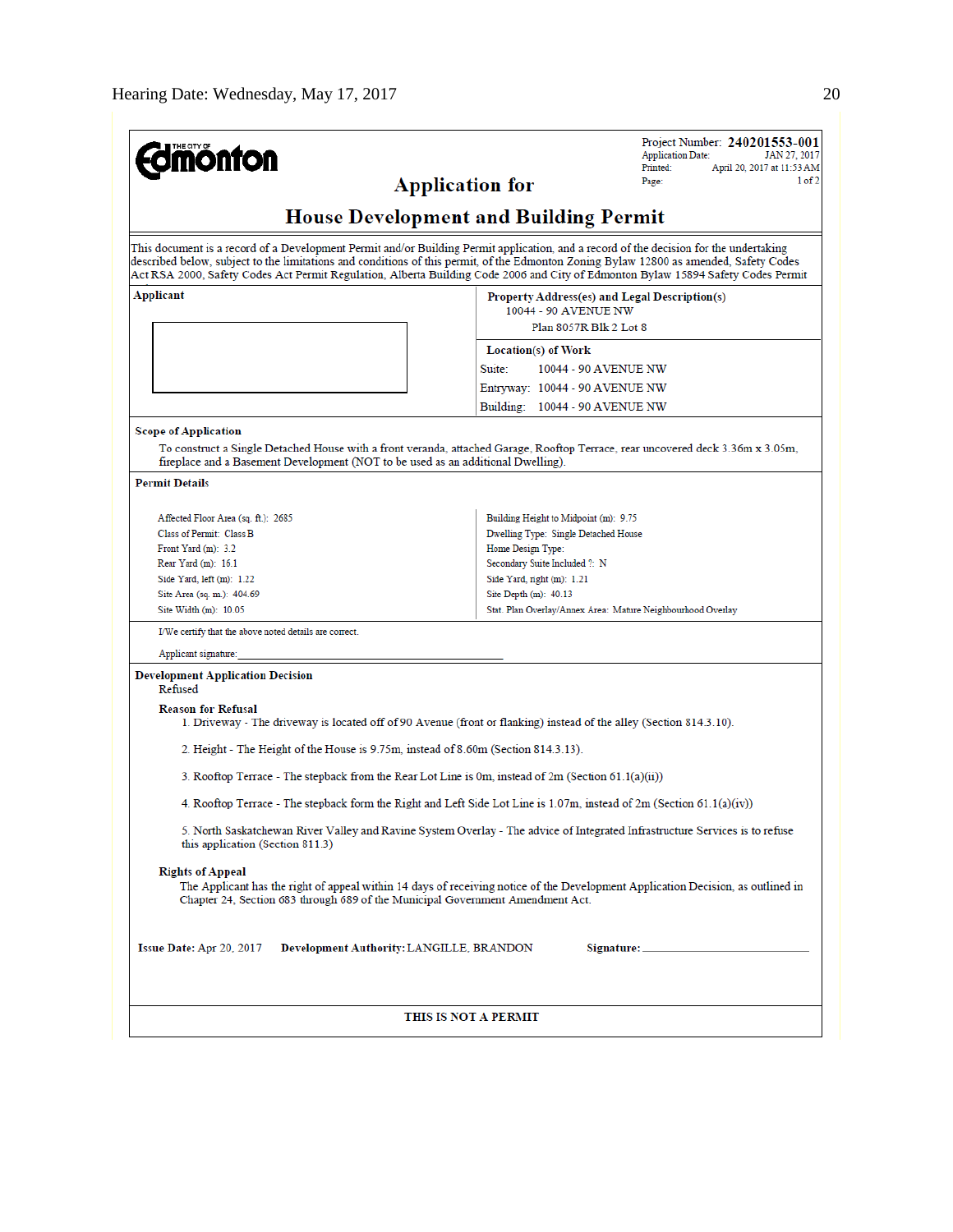| <b>dmönton</b>                     |                                              | <b>Application for</b> |          | <b>Application Date:</b><br>Printed:<br>Page: | Project Number: 240201553-001<br>JAN 27, 2017<br>April 20, 2017 at 11:53 AM<br>$2$ of $2$ |  |
|------------------------------------|----------------------------------------------|------------------------|----------|-----------------------------------------------|-------------------------------------------------------------------------------------------|--|
|                                    | <b>House Development and Building Permit</b> |                        |          |                                               |                                                                                           |  |
| Fees                               |                                              |                        |          |                                               |                                                                                           |  |
|                                    | <b>Fee Amount</b>                            | <b>Amount Paid</b>     | Receipt# | <b>Date Paid</b>                              |                                                                                           |  |
| Electrical Fees (House)            | \$317.00                                     | \$317.00               | 03894078 | Jan 31, 2017                                  |                                                                                           |  |
| Lot Grading Fee                    | \$140.00                                     | \$140.00               | 03894078 | Jan 31, 2017                                  |                                                                                           |  |
| <b>Electrical Safety Codes Fee</b> | \$17.18                                      | \$17.18                | 03894078 | Jan 31, 2017                                  |                                                                                           |  |
| Electrical Fee (Service)           | \$79.00                                      | \$79.00                | 03894078 | Jan 31, 2017                                  |                                                                                           |  |
| Sanitary Sewer Trunk Fund          | \$1,566.00                                   | \$1,566.00             | 03894078 | Jan 31, 2017                                  |                                                                                           |  |
| <b>Building Permit Fee</b>         | \$2,353.00                                   | \$2,353.00             | 03894078 | Jan 31, 2017                                  |                                                                                           |  |
| Safety Codes Fee                   | \$94.12                                      | \$94.12                | 03894078 | Jan 31, 2017                                  |                                                                                           |  |
| Water Usage Fee                    | \$72.60                                      | \$72.60                | 03894078 | Jan 31, 2017                                  |                                                                                           |  |
| <b>Total GST Amount:</b>           | \$0.00                                       |                        |          |                                               |                                                                                           |  |
| <b>Totals for Permit:</b>          | \$4,638.90                                   | \$4,638.90             |          |                                               |                                                                                           |  |
|                                    |                                              |                        |          |                                               |                                                                                           |  |
|                                    |                                              |                        |          |                                               |                                                                                           |  |
|                                    |                                              |                        |          |                                               |                                                                                           |  |
|                                    |                                              |                        |          |                                               |                                                                                           |  |
|                                    |                                              |                        |          |                                               |                                                                                           |  |
|                                    |                                              |                        |          |                                               |                                                                                           |  |
|                                    |                                              |                        |          |                                               |                                                                                           |  |
|                                    |                                              |                        |          |                                               |                                                                                           |  |
|                                    |                                              |                        |          |                                               |                                                                                           |  |
|                                    |                                              |                        |          |                                               |                                                                                           |  |
|                                    |                                              |                        |          |                                               |                                                                                           |  |
|                                    |                                              |                        |          |                                               |                                                                                           |  |
|                                    |                                              |                        |          |                                               |                                                                                           |  |
|                                    |                                              |                        |          |                                               |                                                                                           |  |
|                                    |                                              |                        |          |                                               |                                                                                           |  |
|                                    |                                              |                        |          |                                               |                                                                                           |  |
|                                    |                                              |                        |          |                                               |                                                                                           |  |
|                                    |                                              |                        |          |                                               |                                                                                           |  |
|                                    |                                              |                        |          |                                               |                                                                                           |  |
|                                    |                                              |                        |          |                                               |                                                                                           |  |
|                                    |                                              |                        |          |                                               |                                                                                           |  |
|                                    |                                              |                        |          |                                               |                                                                                           |  |
|                                    |                                              |                        |          |                                               |                                                                                           |  |
|                                    |                                              |                        |          |                                               |                                                                                           |  |
|                                    |                                              |                        |          |                                               |                                                                                           |  |
|                                    |                                              |                        |          |                                               |                                                                                           |  |
|                                    |                                              |                        |          |                                               |                                                                                           |  |
|                                    |                                              |                        |          |                                               |                                                                                           |  |
|                                    |                                              |                        |          |                                               |                                                                                           |  |
|                                    |                                              |                        |          |                                               |                                                                                           |  |
|                                    |                                              |                        |          |                                               |                                                                                           |  |
|                                    |                                              | THIS IS NOT A PERMIT   |          |                                               |                                                                                           |  |
|                                    |                                              |                        |          |                                               |                                                                                           |  |